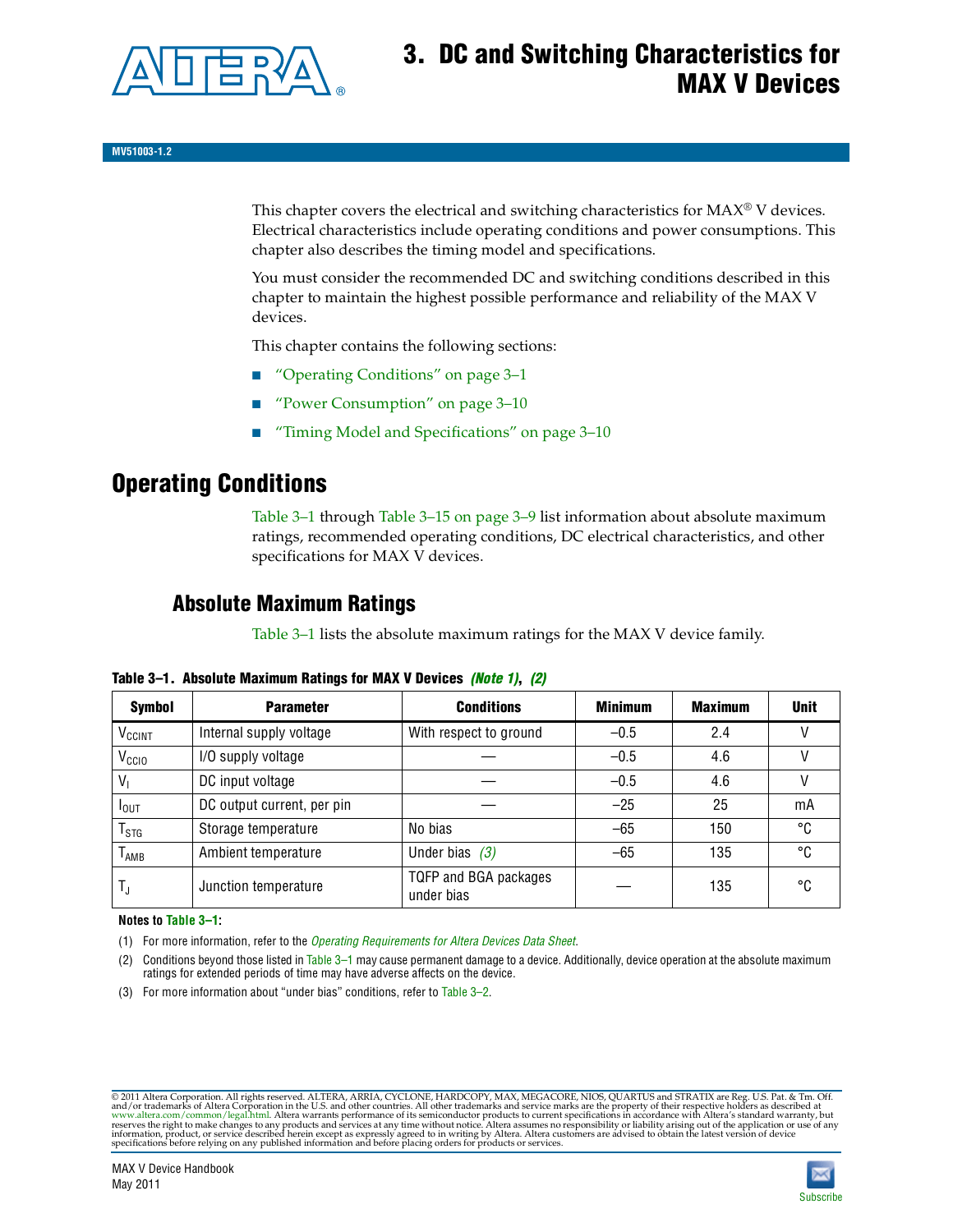## **Recommended Operating Conditions**

[Table 3–2](#page-1-0) lists recommended operating conditions for the MAX V device family.

<span id="page-1-0"></span>**Table 3–2. Recommended Operating Conditions for MAX V Devices**

| <b>Symbol</b>        | <b>Parameter</b>                                                           | <b>Conditions</b>    | <b>Minimum</b> | <b>Maximum</b>    | <b>Unit</b>  |
|----------------------|----------------------------------------------------------------------------|----------------------|----------------|-------------------|--------------|
| $V_{C CINT}$ (1)     | 1.8-V supply voltage for internal logic and<br>in-system programming (ISP) | MAX V devices        | 1.71           | 1.89              | $\mathsf{V}$ |
|                      | Supply voltage for I/O buffers, 3.3-V<br>operation                         |                      | 3.00           | 3.60              | $\mathsf{V}$ |
|                      | Supply voltage for I/O buffers, 2.5-V<br>operation                         |                      | 2.375          | 2.625             | $\mathsf{V}$ |
| $V_{\text{CCIO}}(1)$ | Supply voltage for I/O buffers, 1.8-V<br>operation                         |                      | 1.71           | 1.89              | $\mathsf{V}$ |
|                      | Supply voltage for I/O buffers, 1.5-V<br>operation                         |                      | 1.425          | 1.575             | $\mathsf{V}$ |
|                      | Supply voltage for I/O buffers, 1.2-V<br>operation                         |                      | 1.14           | 1.26              | V            |
| $V_{1}$              | Input voltage                                                              | (2), (3), (4)        | $-0.5$         | 4.0               | V            |
| $V_0$                | Output voltage                                                             |                      | 0              | V <sub>CCIO</sub> | $\vee$       |
|                      |                                                                            | Commercial range     | 0              | 85                | °C           |
| T,                   | Operating junction temperature                                             | Industrial range     | $-40$          | 100               | °C           |
|                      |                                                                            | Extended range $(5)$ | $-40$          | 125               | °C           |

#### **Notes to [Table 3–2](#page-1-0):**

<span id="page-1-1"></span>(1) MAX V device ISP and/or user flash memory (UFM) programming using JTAG or logic array is not guaranteed outside the recommended operating conditions (for example, if brown-out occurs in the system during a potential write/program sequence to the UFM, Altera recommends that you read back the UFM contents and verify it against the intended write data).

<span id="page-1-2"></span>(2) The minimum DC input is –0.5 V. During transitions, the inputs may undershoot to –2.0 V for input currents less than 100 mA and periods shorter than 20 ns.

<span id="page-1-3"></span>(3) During transitions, the inputs may overshoot to the voltages shown below based on the input duty cycle. The DC case is equivalent to 100% duty cycle. For more information about 5.0-V tolerance, refer to the *Using MAX V Devices in Multi-Voltage Systems* chapter.<br>
<u>V<sub>IN</sub> Max. Duty Cycle</u><br>
4.0 V 100% (DC)

Max. Duty Cycle

 $100\%$  (DC)

4.1 V 90%

4.2 V 50%

4.3 V 30%<br>4.4 V 17%

 $4.4 V$ 4.5 V 10%

<span id="page-1-4"></span>(4) All pins, including the clock, I/O, and JTAG pins, may be driven before  $V_{C C I N T}$  and  $V_{C C I O}$  are powered.

<span id="page-1-5"></span>(5) For the extended temperature range of 100 to 125°C, MAX V UFM programming (erase/write) is only supported using the JTAG interface. UFM programming using the logic array interface is not guaranteed in this range.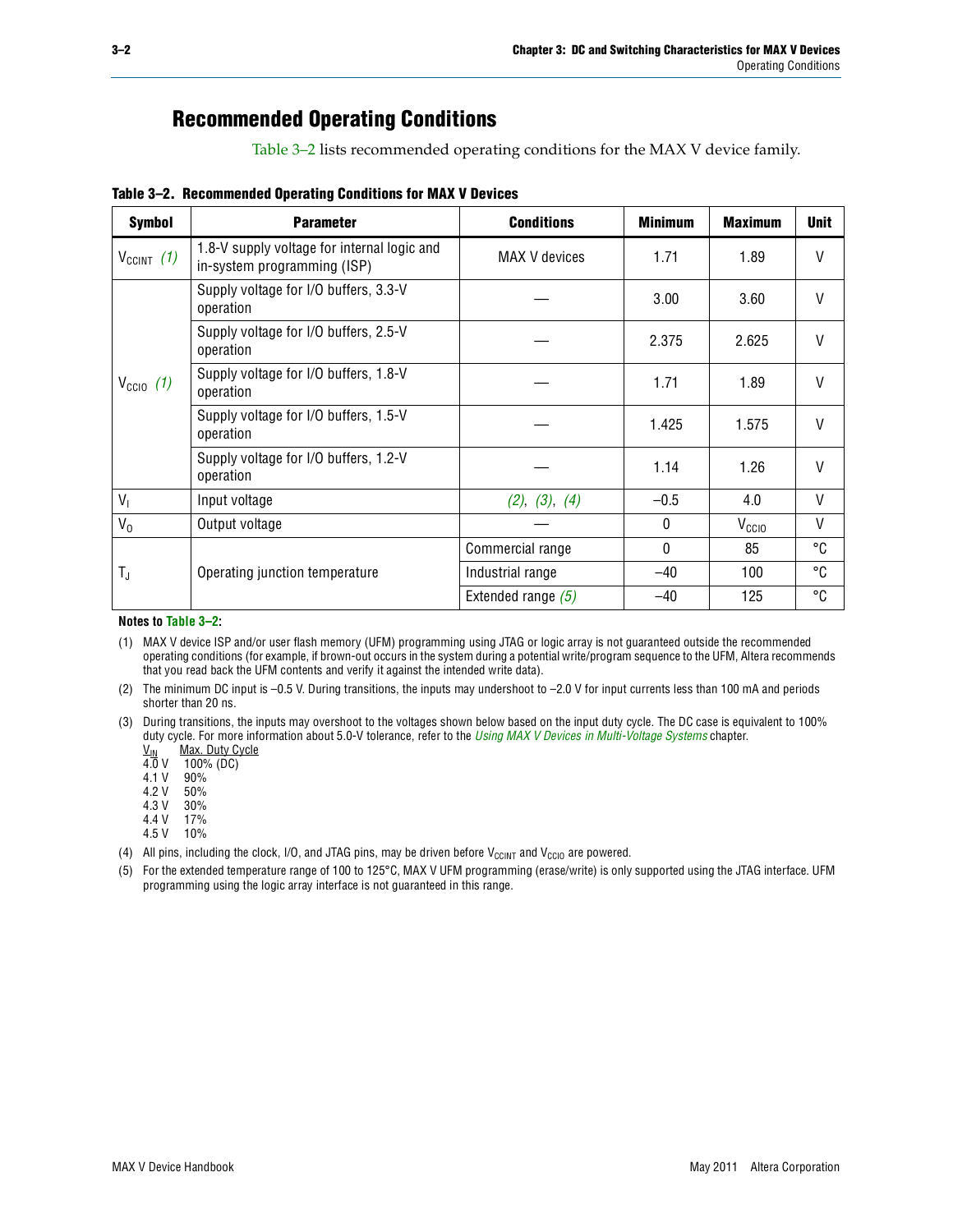### **Programming/Erasure Specifications**

[Table 3–3](#page-2-0) lists the programming/erasure specifications for the MAX V device family.

#### <span id="page-2-0"></span>**Table 3–3. Programming/Erasure Specifications for MAX V Devices**

| <b>Block</b><br><b>Parameter</b> |                                  | <b>Minimum</b> | <b>Typical</b> | <b>Maximum</b> | <b>Unit</b> |
|----------------------------------|----------------------------------|----------------|----------------|----------------|-------------|
| Erase and reprogram cycles       | UFM                              |                |                | 1000           | Cycles      |
|                                  | Configuration flash memory (CFM) |                |                | 100            | Cycles      |

**Note to [Table 3–3:](#page-2-0)**

<span id="page-2-2"></span>(1) This value applies to the commercial grade devices. For the industrial grade devices, the value is 100 cycles.

### **DC Electrical Characteristics**

[Table 3–4](#page-2-1) lists DC electrical characteristics for the MAX V device family.

| <b>Symbol</b>       | <b>Parameter</b>                                            | <b>Conditions</b>                                                  | <b>Minimum</b>           | <b>Typical</b> | <b>Maximum</b> | <b>Unit</b> |
|---------------------|-------------------------------------------------------------|--------------------------------------------------------------------|--------------------------|----------------|----------------|-------------|
| $\mathbf{l}_1$      | Input pin leakage current                                   | $V_1 = V_{\text{CC10}}$ max to 0 V (2)                             | $-10$                    |                | 10             | μA          |
| $I_{0Z}$            | Tri-stated I/O pin leakage<br>current                       | $V_0 = V_{\text{CC10}}$ max to 0 V (2)                             | $-10$                    |                | 10             | μA          |
|                     |                                                             | 5M40Z, 5M80Z, 5M160Z, and<br>5M240Z (Commercial grade)<br>(4), (5) |                          | 25             | 90             | μA          |
|                     |                                                             | 5M240Z (Commercial grade)<br>(6)                                   |                          | 27             | 96             | μA          |
| <b>ICCSTANDBY</b>   | V <sub>CCINT</sub> supply current<br>$(statably)$ (3)       | 5M40Z, 5M80Z, 5M160Z, and<br>5M240Z (Industrial grade)<br>(5), (7) |                          | 25             | 139            | μA          |
|                     |                                                             | 5M240Z (Industrial grade) $(6)$                                    |                          | 27             | 152            | μA          |
|                     |                                                             | 5M570Z (Commercial grade)<br>(4)                                   |                          | 27             | 96             | μA          |
|                     |                                                             | 5M570Z (Industrial grade) (7)                                      |                          | 27             | 152            | μA          |
|                     |                                                             | 5M1270Z and 5M2210Z                                                |                          | $\overline{2}$ |                | mA          |
|                     | <b>Hysteresis for Schmitt</b>                               | $V_{\text{CC10}} = 3.3 \text{ V}$                                  |                          | 400            |                | mV          |
| $V_{SCHMIT}$ (8)    | trigger input $(9)$                                         | $V_{\text{CC10}} = 2.5 V$                                          | $\overline{\phantom{0}}$ | 190            |                | mV          |
| <b>ICCPOWERUP</b>   | V <sub>CCINT</sub> supply current<br>during power-up $(10)$ | MAX V devices                                                      |                          |                | 40             | mA          |
|                     |                                                             | $V_{\text{CC10}} = 3.3 \text{ V} (11)$                             | 5                        |                | 25             | kΩ          |
| R <sub>PULLUP</sub> | Value of I/O pin pull-up                                    | $V_{\text{CGI0}} = 2.5 \text{ V} (11)$                             | 10                       |                | 40             | $k\Omega$   |
|                     | resistor during user                                        | $V_{\text{CCIO}} = 1.8 \text{ V} (11)$                             | 25                       |                | 60             | kΩ          |
|                     | mode and ISP                                                | $V_{\text{CCIO}} = 1.5 \text{ V} (11)$                             | 45                       |                | 95             | kΩ          |
|                     |                                                             | $V_{\text{CC10}} = 1.2 \text{ V}$ (11)                             | 80                       |                | 130            | kΩ          |

#### <span id="page-2-1"></span>**Table 3–4. DC Electrical Characteristics for MAX V Devices** *[\(Note 1\)](#page-3-0)* **(Part 1 of 2)**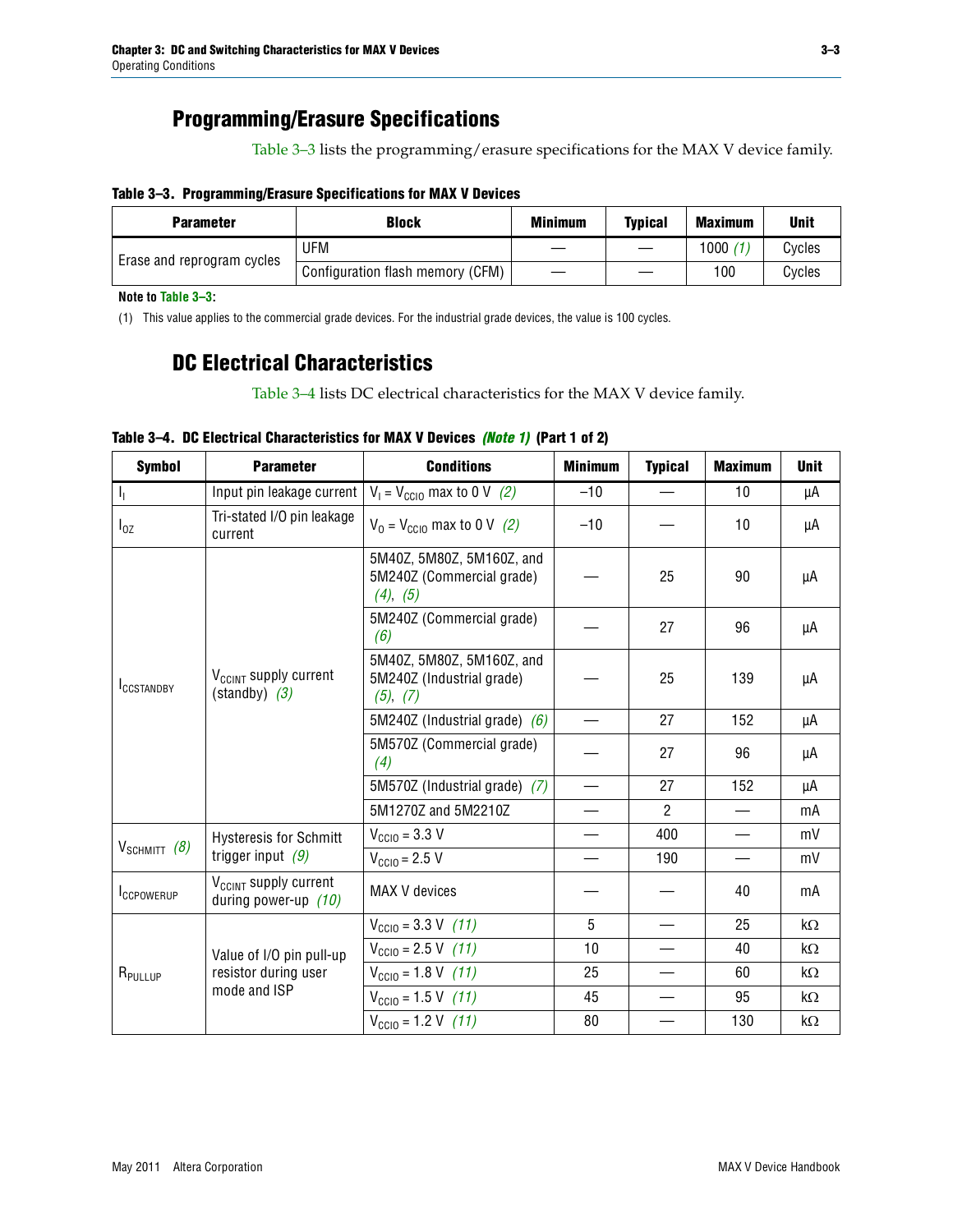| <b>Symbol</b>  | <b>Parameter</b>                                                | <b>Conditions</b> | <b>Minimum</b> | <b>Typical</b> | <b>Maximum</b> | <b>Unit</b> |
|----------------|-----------------------------------------------------------------|-------------------|----------------|----------------|----------------|-------------|
| <b>IPULLUP</b> | I/O pin pull-up resistor<br>current when I/O is<br>unprogrammed |                   |                |                | 300            | μA          |
| $C_{10}$       | Input capacitance for<br>user I/O pin                           |                   |                |                | 8              | рF          |
| $C_{GCLK}$     | Input capacitance for<br>dual-purpose GCLK/user<br>$I/O$ pin    |                   |                |                | 8              | рF          |

**Table 3–4. DC Electrical Characteristics for MAX V Devices** *(Note 1)* **(Part 2 of 2)**

**Notes to [Table 3–4](#page-2-1):**

- <span id="page-3-0"></span>(1) Typical values are for  $T_A = 25^{\circ}\text{C}$ ,  $V_{\text{CCINT}} = 1.8 \text{ V}$  and  $V_{\text{CCIO}} = 1.2, 1.5, 1.8, 2.5,$  or 3.3 V.
- <span id="page-3-1"></span>(2) This value is specified for normal device operation. The value may vary during power-up. This applies to all V<sub>CCIO</sub> settings (3.3, 2.5, 1.8, 1.5, and 1.2 V).
- <span id="page-3-2"></span>(3)  $V_1$  = ground, no load, and no toggling inputs.
- <span id="page-3-3"></span>(4) Commercial temperature ranges from 0°C to 85°C with the maximum current at 85°C.
- <span id="page-3-9"></span>(5) Not applicable to the T144 package of the 5M240Z device.
- <span id="page-3-10"></span>(6) Only applicable to the T144 package of the 5M240Z device.
- <span id="page-3-4"></span>(7) Industrial temperature ranges from –40°C to 100°C with the maximum current at 100°C.
- <span id="page-3-5"></span>(8) This value applies to commercial and industrial range devices. For extended temperature range devices, the  $V_{SCHMIT}$  typical value is 300 mV for  $V_{\text{CCIO}} = 3.3$  V and 120 mV for  $V_{\text{CCIO}} = 2.5$  V.
- <span id="page-3-6"></span>(9) The TCK input is susceptible to high pulse glitches when the input signal fall time is greater than 200 ns for all I/O standards.
- <span id="page-3-7"></span>(10) This is a peak current value with a maximum duration of  $t_{\text{CONFIG}}$  time.
- <span id="page-3-8"></span>(11) Pin pull-up resistance values will lower if an external source drives the pin higher than  $V_{\text{CCIO}}$ .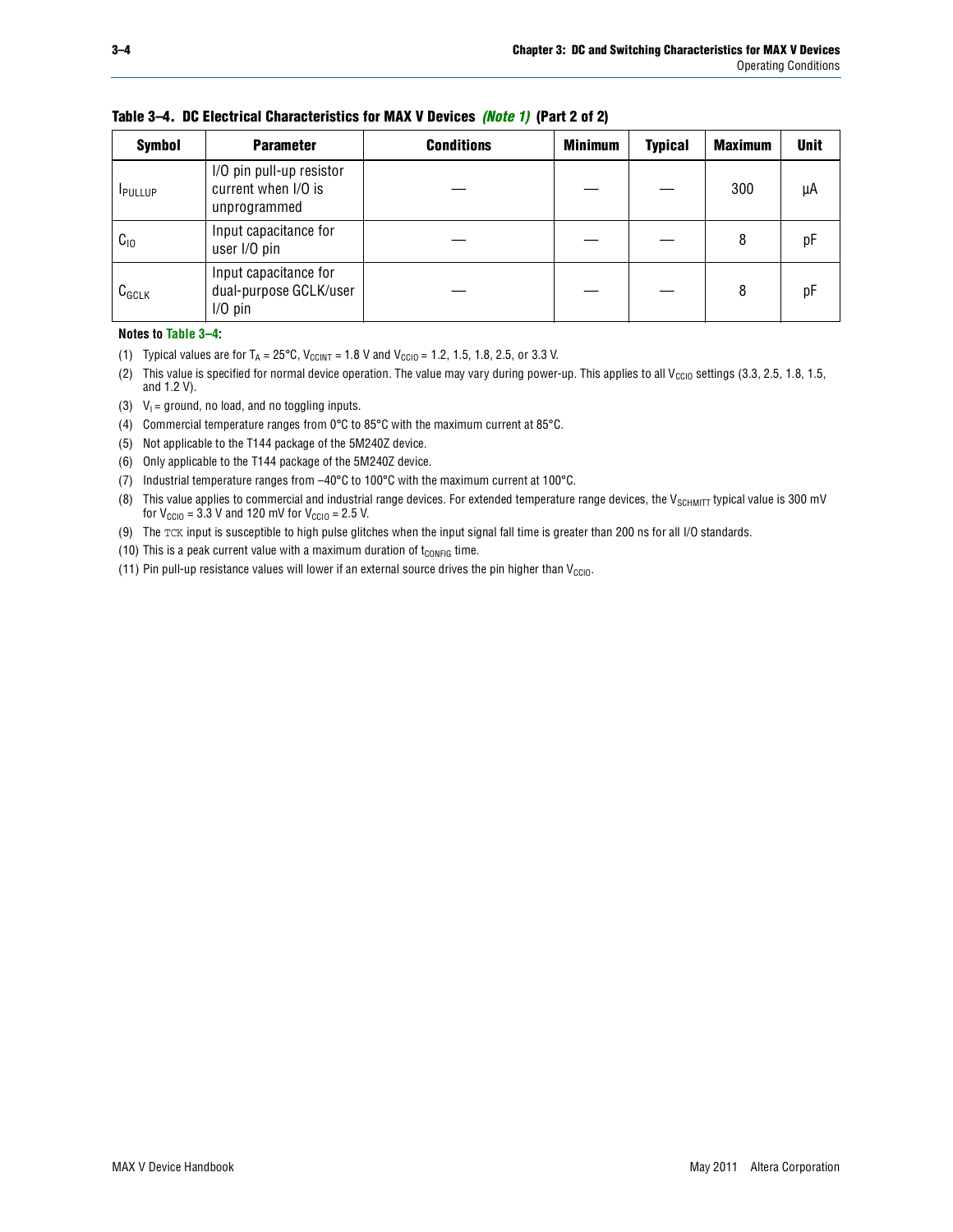### **Output Drive Characteristics**

[Figure 3–1](#page-4-2) shows the typical drive strength characteristics of MAX V devices.

<span id="page-4-2"></span>



#### **Notes to [Figure 3–1:](#page-4-2)**

<span id="page-4-3"></span>(1) The DC output current per pin is subject to the absolute maximum rating of [Table 3–1 on page 3–1.](#page-0-0)

(2) 1.2-V V<sub>CCIO</sub> is only applicable to the maximum drive strength.

### **I/O Standard Specifications**

[Table 3–5](#page-4-0) through [Table 3–13 on page 3–8](#page-7-0) list the I/O standard specifications for the MAX V device family.

<span id="page-4-0"></span>**Table 3–5. 3.3-V LVTTL Specifications for MAX V Devices**

| <b>Symbol</b>     | <b>Parameter</b>          | <b>Conditions</b> | <b>Minimum</b> | <b>Maximum</b> | <b>Unit</b> |
|-------------------|---------------------------|-------------------|----------------|----------------|-------------|
| V <sub>ccio</sub> | I/O supply voltage        |                   | 3.0            | 3.6            |             |
| $V_{IH}$          | High-level input voltage  |                   |                | 4.0            |             |
| $V_{IL}$          | Low-level input voltage   |                   | $-0.5$         | 0.8            |             |
| V <sub>он</sub>   | High-level output voltage | $10H = -4 mA$ (1) | 2.4            |                |             |
| $V_{OL}$          | Low-level output voltage  | $10L = 4 mA$ (1)  |                | 0.45           |             |

**Note to [Table 3–5:](#page-4-0)**

<span id="page-4-1"></span>(1) This specification is supported across all the programmable drive strength settings available for this I/O standard, as shown in the *[MAX V Device Architecture](http://www.altera.com/literature/hb/max-v/mv51002.pdf)* chapter.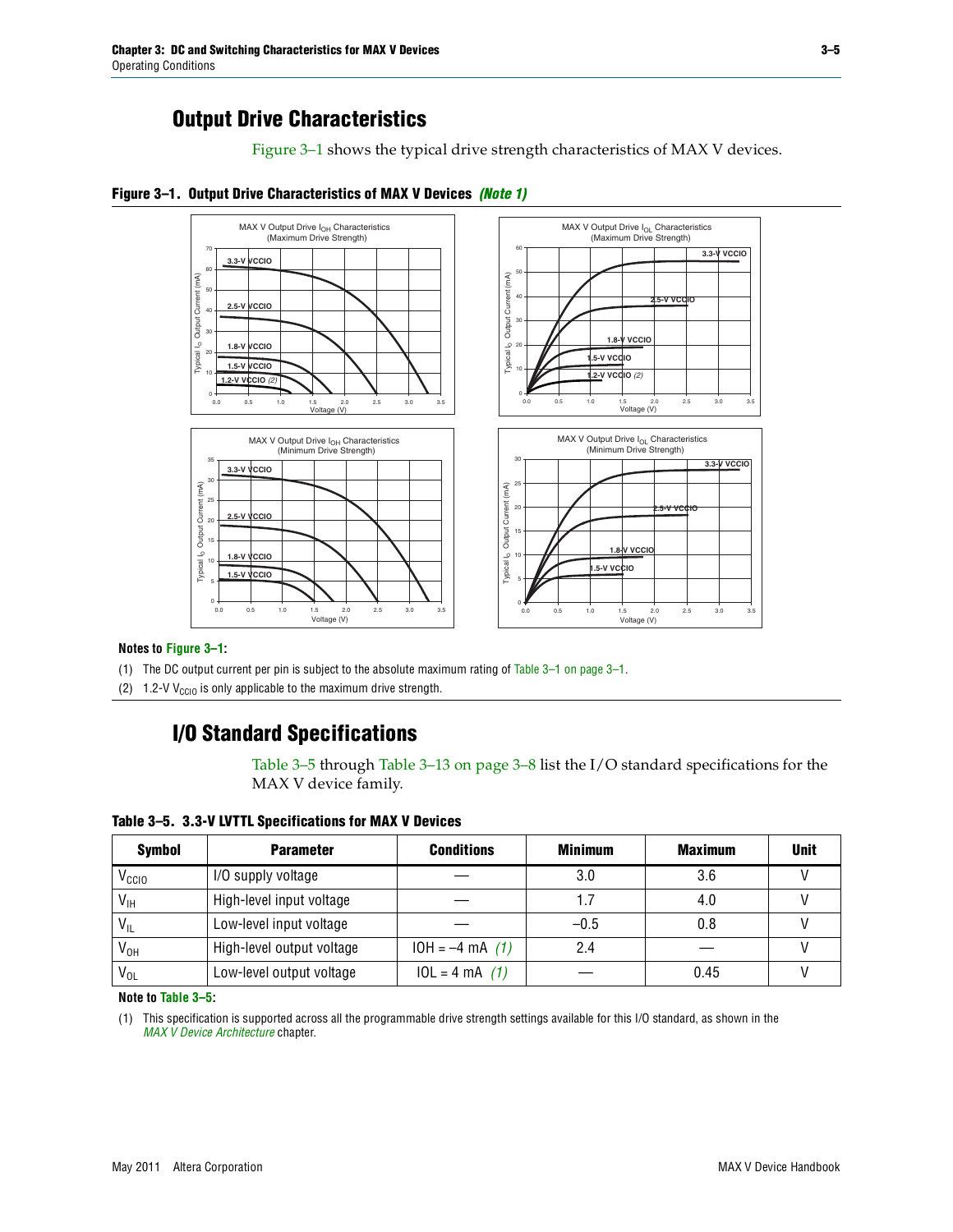| <b>Symbol</b>     | <b>Parameter</b>          | <b>Conditions</b>                                       | <b>Minimum</b>          | <b>Maximum</b> | <b>Unit</b> |
|-------------------|---------------------------|---------------------------------------------------------|-------------------------|----------------|-------------|
| V <sub>CCIO</sub> | I/O supply voltage        |                                                         | 3.0                     | 3.6            |             |
| $V_{IH}$          | High-level input voltage  |                                                         | 1.7                     | 4.0            |             |
| $V_{IL}$          | Low-level input voltage   |                                                         | $-0.5$                  | 0.8            |             |
| $V_{OH}$          | High-level output voltage | $V_{\text{CGI0}} = 3.0,$<br>$10H = -0.1 \text{ mA}$ (1) | $V_{\text{CC10}} - 0.2$ |                |             |
| $V_{OL}$          | Low-level output voltage  | $V_{\text{CGI0}} = 3.0,$<br>$10L = 0.1$ mA $(1)$        |                         | 0.2            |             |

#### <span id="page-5-4"></span>**Table 3–6. 3.3-V LVCMOS Specifications for MAX V Devices**

**Note to [Table 3–6:](#page-5-4)**

<span id="page-5-0"></span>(1) This specification is supported across all the programmable drive strength settings available for this I/O standard, as shown in the *[MAX V Device Architecture](http://www.altera.com/literature/hb/max-v/mv51002.pdf)* chapter.

<span id="page-5-5"></span>**Table 3–7. 2.5-V I/O Specifications for MAX V Devices**

| <b>Symbol</b>     | <b>Parameter</b>          | <b>Conditions</b>     | <b>Minimum</b> | <b>Maximum</b> | <b>Unit</b> |
|-------------------|---------------------------|-----------------------|----------------|----------------|-------------|
| V <sub>CCIO</sub> | I/O supply voltage        |                       | 2.375          | 2.625          |             |
| $V_{\text{IH}}$   | High-level input voltage  |                       | 1.7            | 4.0            | V           |
| $V_{IL}$          | Low-level input voltage   |                       | $-0.5$         | 0.7            |             |
|                   | High-level output voltage | $10H = -0.1$ mA $(1)$ | 2.1            |                |             |
| V <sub>он</sub>   |                           | $10H = -1$ mA $(1)$   | 2.0            |                |             |
|                   |                           | $10H = -2 mA$ (1)     | 1.7            |                | V           |
|                   | Low-level output voltage  | $10L = 0.1$ mA $(1)$  |                | 0.2            |             |
| V <sub>OL</sub>   |                           | $10L = 1 mA$ (1)      |                | 0.4            |             |
|                   |                           | $10L = 2 mA$ (1)      |                | 0.7            |             |

**Note to [Table 3–7:](#page-5-5)**

<span id="page-5-1"></span>(1) This specification is supported across all the programmable drive strength settings available for this I/O standard, as shown in the *[MAX V Device Architecture](http://www.altera.com/literature/hb/max-v/mv51002.pdf)* chapter.

| <b>Symbol</b>     | <b>Parameter</b>          | <b>Conditions</b> | <b>Minimum</b>                | <b>Maximum</b>                | <b>Unit</b> |
|-------------------|---------------------------|-------------------|-------------------------------|-------------------------------|-------------|
| V <sub>ccio</sub> | I/O supply voltage        |                   | 1.71                          | 1.89                          |             |
| $V_{\text{IH}}$   | High-level input voltage  |                   | $0.65 \times V_{\text{CGI0}}$ | 2.25(2)                       |             |
| $V_{IL}$          | Low-level input voltage   |                   | $-0.3$                        | $0.35 \times V_{\text{CC10}}$ |             |
| V <sub>он</sub>   | High-level output voltage | $10H = -2 mA$ (1) | $V_{\text{CCI0}} - 0.45$      |                               |             |
| $V_{OL}$          | Low-level output voltage  | $10L = 2 mA$ (1)  |                               | 0.45                          |             |

<span id="page-5-6"></span>**Table 3–8. 1.8-V I/O Specifications for MAX V Devices**

**Notes to [Table 3–8](#page-5-6):**

<span id="page-5-3"></span>(1) This specification is supported across all the programmable drive strength settings available for this I/O standard, as shown in the *[MAX V Device Architecture](http://www.altera.com/literature/hb/max-v/mv51002.pdf)* chapter.

<span id="page-5-2"></span>(2) This maximum V<sub>IH</sub> reflects the JEDEC specification. The MAX V input buffer can tolerate a V<sub>IH</sub> maximum of 4.0, as specified by the V<sub>I</sub> parameter in [Table 3–2 on page 3–2](#page-1-0).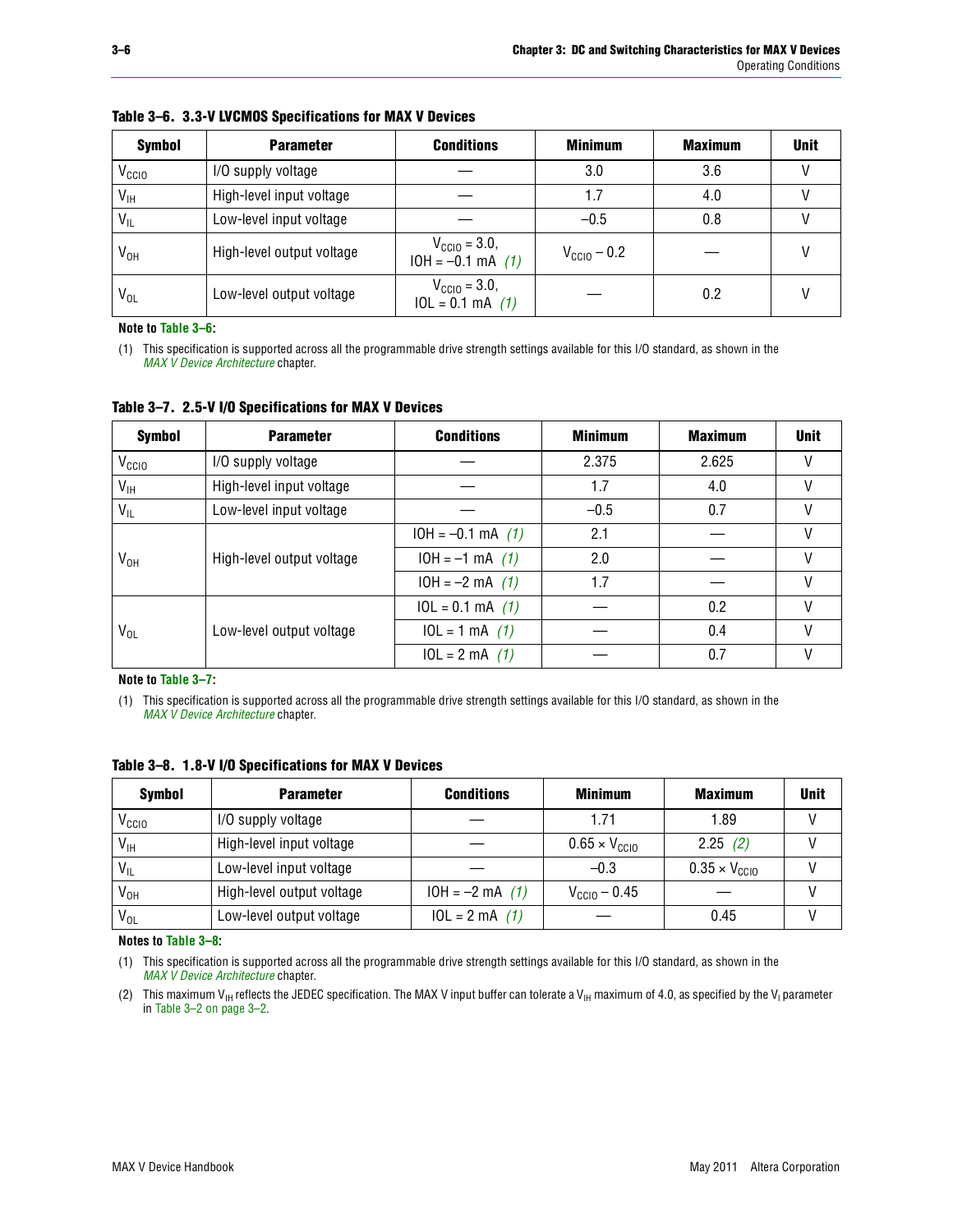| <b>Symbol</b>     | <b>Parameter</b>          | <b>Conditions</b> | <b>Minimum</b>                | <b>Maximum</b>                | <b>Unit</b> |
|-------------------|---------------------------|-------------------|-------------------------------|-------------------------------|-------------|
| V <sub>CCIO</sub> | I/O supply voltage        |                   | 1.425                         | 1.575                         |             |
| $V_{IH}$          | High-level input voltage  |                   | $0.65 \times V_{\text{CGI}}$  | $V_{\text{CGI0}} + 0.3$ (2)   |             |
| $V_{IL}$          | Low-level input voltage   |                   | $-0.3$                        | $0.35 \times V_{\text{CC10}}$ |             |
| V <sub>он</sub>   | High-level output voltage | $10H = -2 mA$ (1) | $0.75 \times V_{\text{CGI}0}$ |                               |             |
| $V_{OL}$          | Low-level output voltage  | $10L = 2 mA$ (1)  |                               | $0.25 \times V_{\text{CCIO}}$ |             |

<span id="page-6-8"></span>**Table 3–9. 1.5-V I/O Specifications for MAX V Devices**

**Notes to [Table 3–9](#page-6-8):**

<span id="page-6-3"></span>(1) This specification is supported across all the programmable drive strength settings available for this I/O standard, as shown in the *[MAX V Device Architecture](http://www.altera.com/literature/hb/max-v/mv51002.pdf)* chapter.

<span id="page-6-2"></span>(2) This maximum V<sub>IH</sub> reflects the JEDEC specification. The MAX V input buffer can tolerate a V<sub>IH</sub> maximum of 4.0, as specified by the V<sub>I</sub> parameter in [Table 3–2 on page 3–2](#page-1-0).

<span id="page-6-4"></span>**Table 3–10. 1.2-V I/O Specifications for MAX V Devices**

| <b>Symbol</b>     | <b>Parameter</b>          | <b>Conditions</b> | <b>Minimum</b>                | <b>Maximum</b>                | <b>Unit</b> |
|-------------------|---------------------------|-------------------|-------------------------------|-------------------------------|-------------|
| V <sub>ccio</sub> | I/O supply voltage        |                   | 1.14                          | 1.26                          |             |
| $V_{\text{IH}}$   | High-level input voltage  |                   | $0.8 \times V_{\text{CCIO}}$  | $V_{\text{CC10}} + 0.3$       |             |
| $V_{IL}$          | Low-level input voltage   |                   | $-0.3$                        | $0.25 \times V_{\text{CGIO}}$ |             |
| V <sub>он</sub>   | High-level output voltage | $10H = -2 mA$ (1) | $0.75 \times V_{\text{CGI}0}$ |                               |             |
| $V_{OL}$          | Low-level output voltage  | $10L = 2 mA$ (1)  |                               | $0.25 \times V_{\text{CCIO}}$ |             |

#### **Note to [Table 3–10:](#page-6-4)**

<span id="page-6-7"></span>(1) This specification is supported across all the programmable drive strength settings available for this I/O standard, as shown in the *[MAX V Device Architecture](http://www.altera.com/literature/hb/max-v/mv51002.pdf)* chapter.

<span id="page-6-5"></span>

|  |  | Table 3–11. 3.3-V PCI Specifications for MAX V Devices (Note 1) |  |  |  |
|--|--|-----------------------------------------------------------------|--|--|--|
|--|--|-----------------------------------------------------------------|--|--|--|

| <b>Symbol</b>     | <b>Parameter</b>          | <b>Conditions</b>  | <b>Minimum</b>               | <b>Typical</b> | <b>Maximum</b>               | <b>Unit</b> |
|-------------------|---------------------------|--------------------|------------------------------|----------------|------------------------------|-------------|
| V <sub>CCIO</sub> | I/O supply voltage        |                    | 3.0                          | 3.3            | 3.6                          |             |
| $V_{\text{IH}}$   | High-level input voltage  |                    | $0.5 \times V_{\text{CC10}}$ |                | $V_{\text{CC10}} + 0.5$      |             |
| $V_{IL}$          | Low-level input voltage   |                    | $-0.5$                       |                | $0.3 \times V_{\text{CC10}}$ |             |
| $V_{OH}$          | High-level output voltage | $10H = -500 \mu A$ | $0.9 \times V_{\text{CCIO}}$ |                |                              |             |
| $V_{OL}$          | Low-level output voltage  | $10L = 1.5 mA$     |                              |                | $0.1 \times V_{\text{CC10}}$ |             |

**Note to [Table 3–11:](#page-6-5)**

<span id="page-6-6"></span>(1) 3.3-V PCI I/O standard is only supported in Bank 3 of the 5M1270Z and 5M2210Z devices.

#### <span id="page-6-0"></span>**Table 3–12. LVDS Specifications for MAX V Devices** *[\(Note 1\)](#page-6-1)*

| <b>Symbol</b>   | <b>Parameter</b>                  | <b>Conditions</b> | <b>Minimum</b> | <b>Typical</b> | <b>Maximum</b> | <b>Unit</b> |
|-----------------|-----------------------------------|-------------------|----------------|----------------|----------------|-------------|
| ⊻ссю            | I/O supply voltage                |                   | 2.375          | 2.5            | 2.625          |             |
| $V_{OD}$        | Differential output voltage swing |                   | 247            |                | 600            | mV          |
| V <sub>os</sub> | Output offset voltage             |                   | 1.125          | 1.25           | 1.375          |             |

**Note to [Table 3–12:](#page-6-0)**

<span id="page-6-1"></span>(1) Supports emulated LVDS output using a three-resistor network (LVDS\_E\_3R).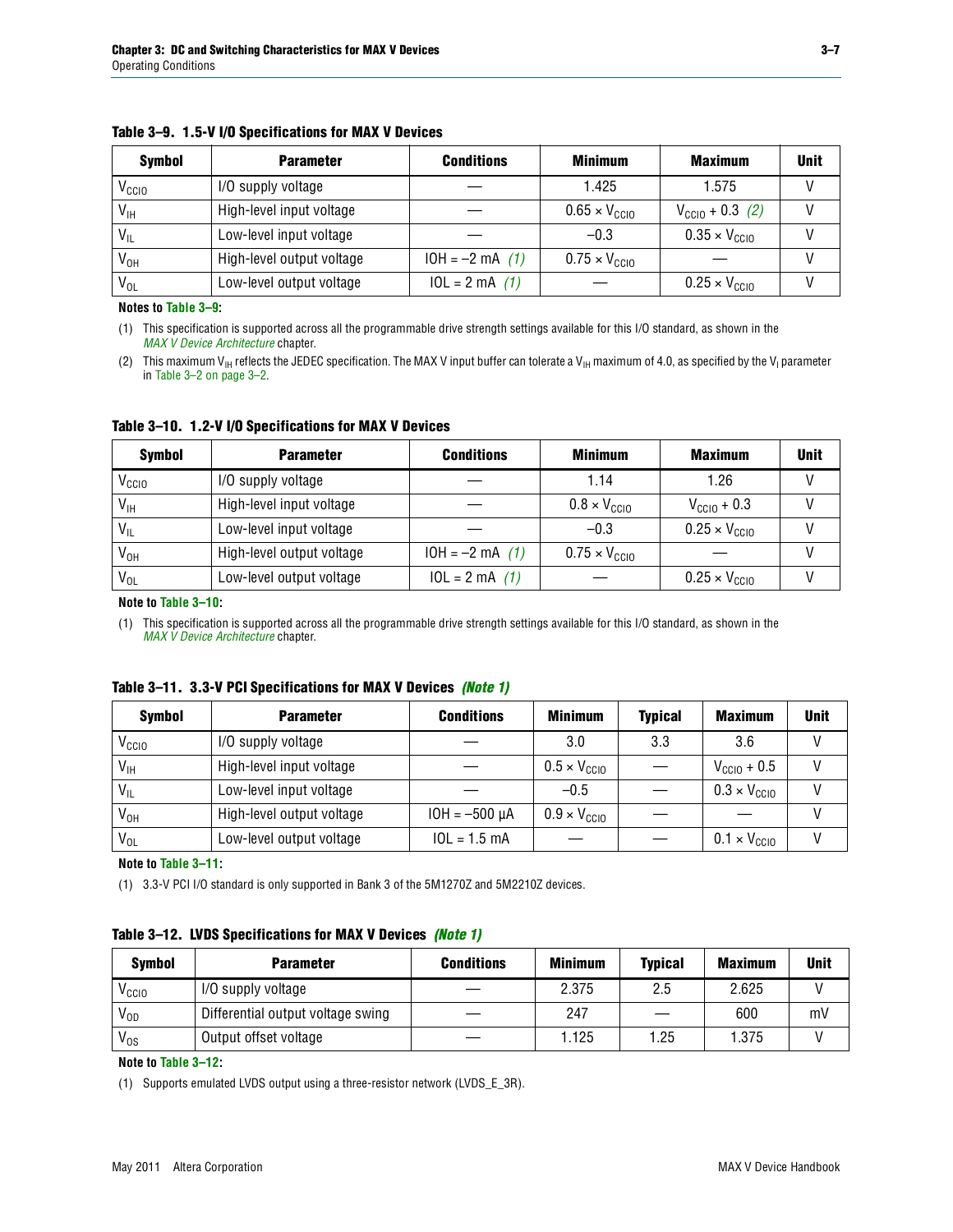| <b>Symbol</b>     | <b>Parameter</b>                  | <b>Conditions</b> | <b>Minimum</b> | <b>Typical</b> | <b>Maximum</b> | <b>Unit</b> |
|-------------------|-----------------------------------|-------------------|----------------|----------------|----------------|-------------|
| V <sub>CCIO</sub> | I/O supply voltage                |                   | 2.375          | 2.5            | 2.625          |             |
| V <sub>OD</sub>   | Differential output voltage swing |                   | 247            |                | 600            | mV          |
| $V_{OS}$          | Output offset voltage             |                   | .125           | 1.25           | 1.375          |             |

#### <span id="page-7-0"></span>**Table 3–13. RSDS Specifications for MAX V Devices** *[\(Note 1\)](#page-7-2)*

**Note to [Table 3–13:](#page-7-0)**

<span id="page-7-2"></span>(1) Supports emulated RSDS output using a three-resistor network (RSDS\_E\_3R).

### **Bus Hold Specifications**

[Table 3–14](#page-7-1) lists the bus hold specifications for the MAX V device family.

<span id="page-7-1"></span>**Table 3–14. Bus Hold Specifications for MAX V Devices**

|                            | V <sub>ccio</sub> Level       |       |            |                          |            |            |            |       |            |       |            |             |
|----------------------------|-------------------------------|-------|------------|--------------------------|------------|------------|------------|-------|------------|-------|------------|-------------|
| <b>Parameter</b>           | <b>Conditions</b>             |       | 1.2V       |                          | 1.5V       |            | 1.8V       | 2.5V  |            | 3.3V  |            | <b>Unit</b> |
|                            |                               | Min   | <b>Max</b> | <b>Min</b>               | <b>Max</b> | <b>Min</b> | <b>Max</b> | Min   | <b>Max</b> | Min   | <b>Max</b> |             |
| Low sustaining<br>current  | $V_{IN}$ > $V_{IL}$ (maximum) | 10    |            | 20                       |            | 30         |            | 50    |            | 70    |            | μA          |
| High sustaining<br>current | $V_{IN}$ < $V_{IH}$ (minimum) | $-10$ |            | $-20$                    |            | $-30$      |            | $-50$ |            | $-70$ |            | μA          |
| Low overdrive<br>current   | $0 V < V_{IN} < V_{CC10}$     |       | 130        | $\overline{\phantom{0}}$ | 160        |            | 200        |       | 300        |       | 500        | μA          |
| High overdrive<br>current  | $0 V < V_{IN} < V_{CC10}$     |       | $-130$     |                          | $-160$     |            | $-200$     |       | $-300$     |       | $-500$     | μA          |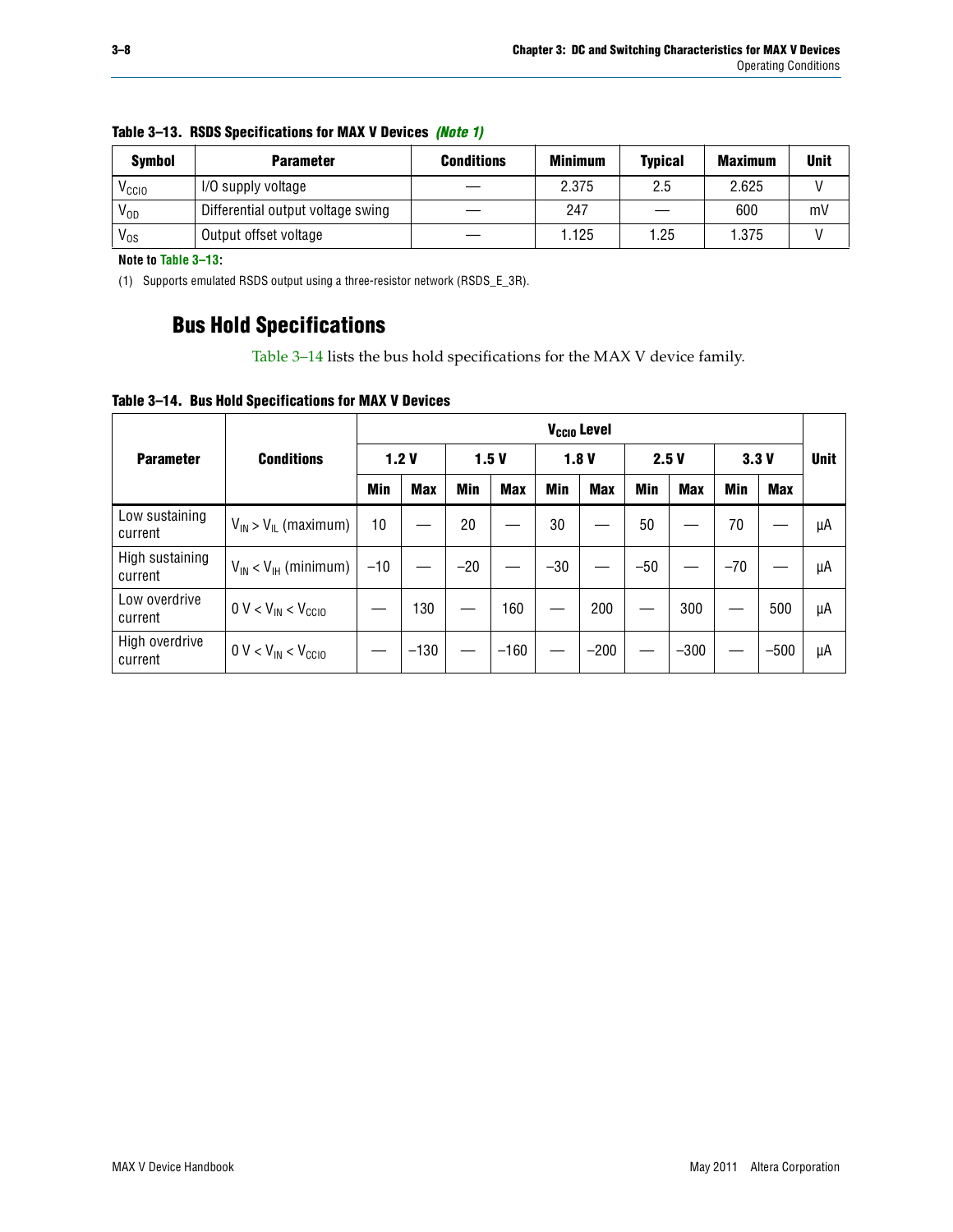### **Power-Up Timing**

[Table 3–15](#page-8-0) lists the power-up timing characteristics for the MAX V device family.

<span id="page-8-0"></span>**Table 3–15. Power-Up Timing for MAX V Devices**

| <b>Symbol</b>           | <b>Parameter</b>              | <b>Device</b>          | <b>Temperature Range</b>         | Min | <b>Typ</b> | <b>Max</b> | <b>Unit</b> |
|-------------------------|-------------------------------|------------------------|----------------------------------|-----|------------|------------|-------------|
|                         |                               | 5M40Z                  | Commercial and industrial        |     |            | 200        | μs          |
|                         |                               |                        | Extended                         |     |            | 300        | μs          |
|                         |                               | 5M80Z                  | Commercial and industrial        |     |            | 200        | μs          |
|                         |                               |                        | Extended                         |     |            | 300        | μs          |
|                         |                               | 5M160Z                 | Commercial and industrial        |     |            | 200        | μs          |
|                         |                               |                        | Extended                         |     |            | 300        | μs          |
|                         |                               | 5M240Z (2)             | Commercial and industrial        |     |            | 200        | μs          |
| The amount of time from |                               | Extended               |                                  |     | 300        | μs         |             |
|                         | when minimum $V_{C C INT}$ is | 5M240Z (3)<br>Extended | <b>Commercial and industrial</b> |     |            | 300        | μs          |
| t <sub>config</sub>     | reached until the device      |                        |                                  |     |            | 400        | μs          |
|                         | enters user mode $(1)$        | 5M570Z                 | Commercial and industrial        |     |            | 300        | μs          |
|                         |                               |                        | Extended                         |     |            | 400        | <b>US</b>   |
|                         |                               | 5M1270Z (4)            | Commercial and industrial        |     |            | 300        | μs          |
|                         |                               |                        | Extended                         |     |            | 400        | μs          |
|                         |                               |                        | Commercial and industrial        |     |            | 450        | μs          |
|                         |                               | 5M1270Z (5)            | Extended                         |     |            | 500        | μs          |
|                         |                               | 5M2210Z                | Commercial and industrial        |     |            | 450        | μs          |
|                         |                               |                        | Extended                         |     |            | 500        | μs          |

**Notes to [Table 3–15](#page-8-0):**

<span id="page-8-1"></span>(1) For more information about power-on reset (POR) trigger voltage, refer to the *[Hot Socketing and Power-On Reset in MAX V Devices](http://www.altera.com/literature/hb/max-v/mv51004.pdf)* chapter.

<span id="page-8-2"></span>(2) Not applicable to the T144 package of the 5M240Z device.

<span id="page-8-3"></span>(3) Only applicable to the T144 package of the 5M240Z device.

<span id="page-8-4"></span>(4) Not applicable to the F324 package of the 5M1270Z device.

<span id="page-8-5"></span>(5) Only applicable to the F324 package of the 5M1270Z device.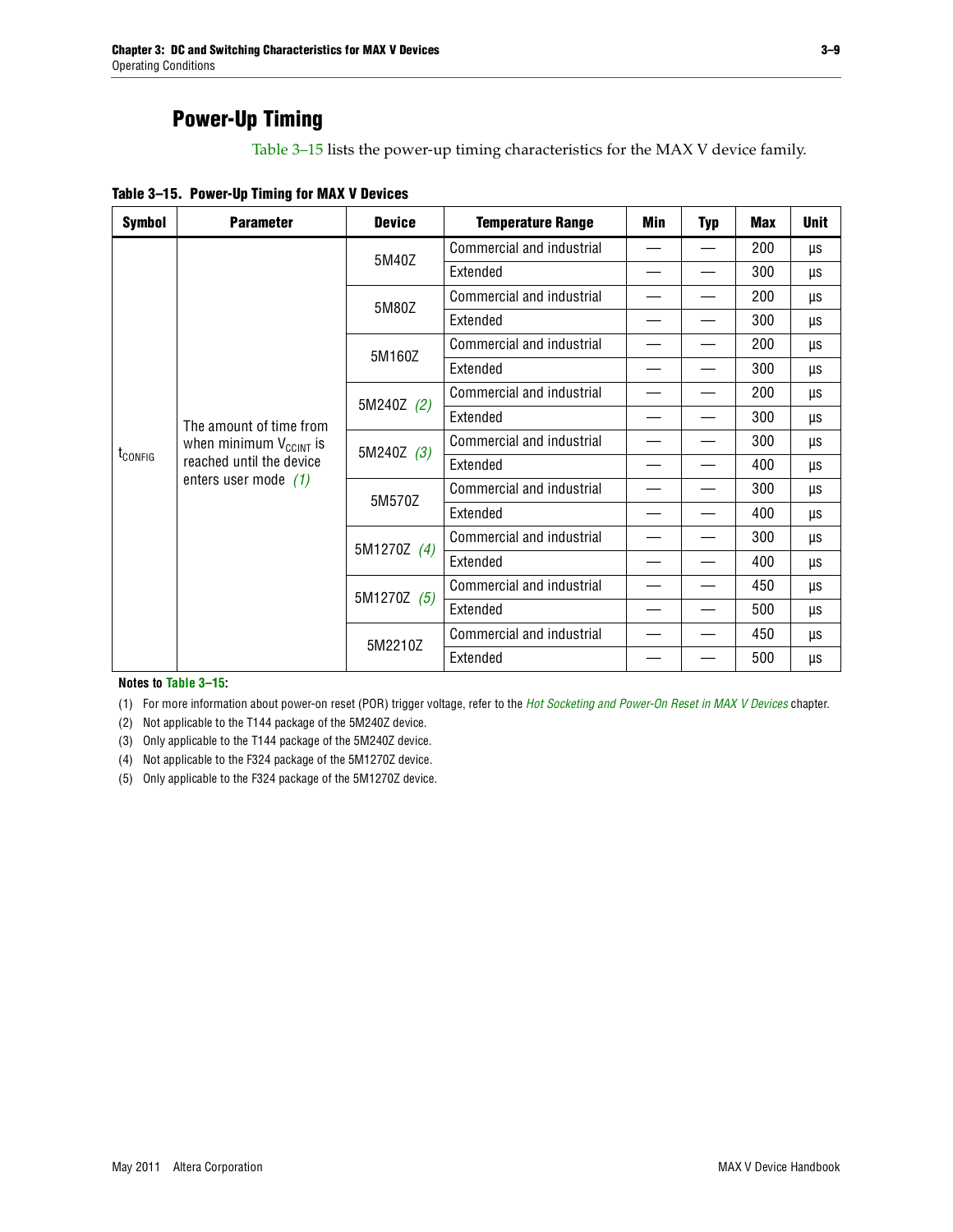## <span id="page-9-0"></span>**Power Consumption**

You can use the Altera® PowerPlay Early Power Estimator and PowerPlay Power Analyzer to estimate the device power.

**For more information about these power analysis tools, refer to the** *PowerPlay Early**[Power Estimator for Altera CPLDs User Guide](http://www.altera.com/literature/ug/ug_epe_cpld.pdf)* and the *[PowerPlay Power Analysis](http://www.altera.com/literature/hb/qts/qts_qii53013.pdf)* chapter in volume 3 of the *Quartus II Handbook.*

# <span id="page-9-1"></span>**Timing Model and Specifications**

MAX V devices timing can be analyzed with the Altera Quartus<sup>®</sup> II software, a variety of industry-standard EDA simulators and timing analyzers, or with the timing model shown in [Figure 3–2.](#page-9-2)

MAX V devices have predictable internal delays that allow you to determine the worst-case timing of any design. The software provides timing simulation, point-to-point delay prediction, and detailed timing analysis for device-wide performance evaluation.



<span id="page-9-2"></span>**Figure 3–2. Timing Model for MAX V Devices**

You can derive the timing characteristics of any signal path from the timing model and parameters of a particular device. You can calculate external timing parameters, which represent pin-to-pin timing delays, as the sum of the internal parameters.

**For more information, refer to** *[AN629: Understanding Timing in Altera CPLDs](http://www.altera.com/literature/an/an629.pdf)***.**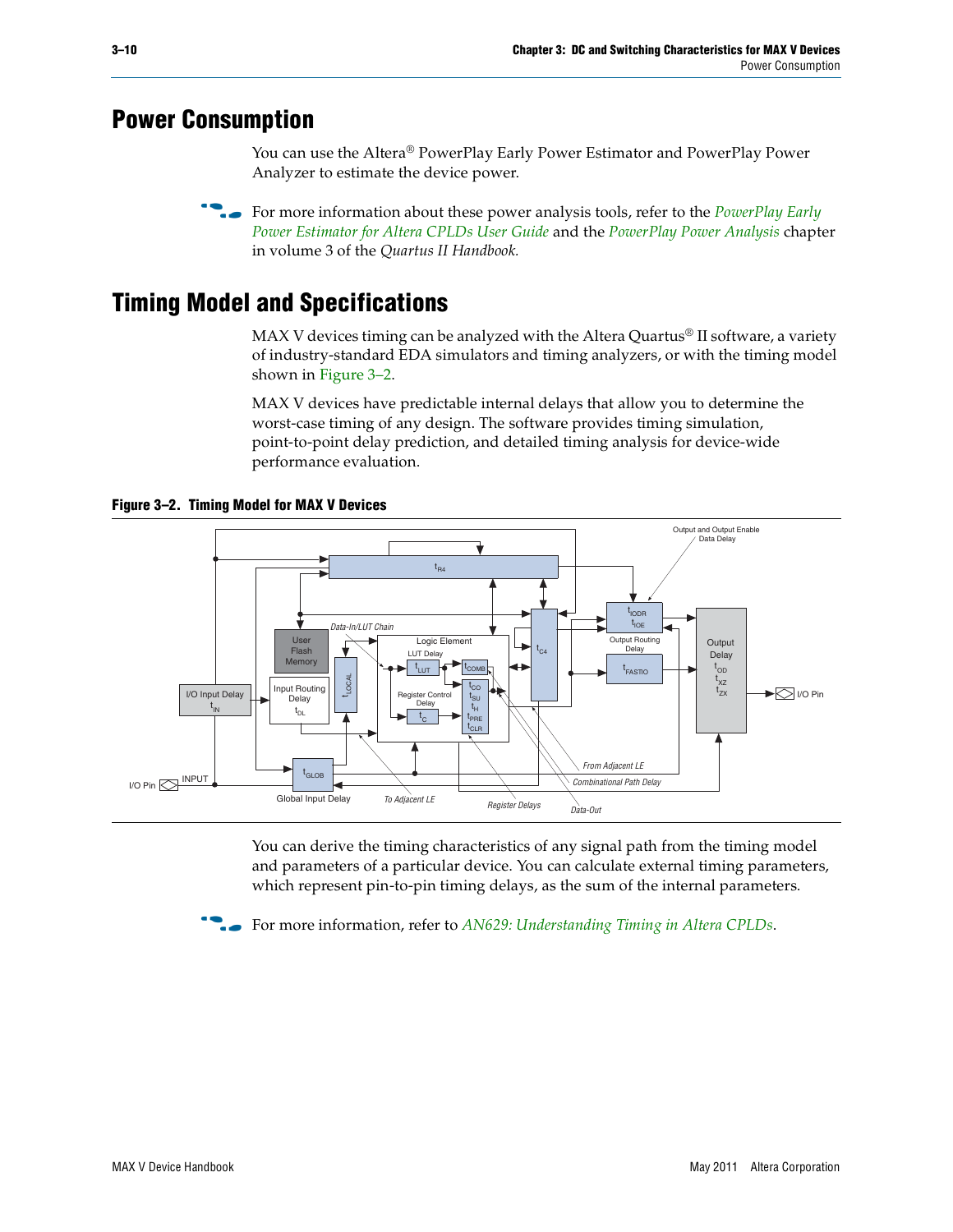## **Preliminary and Final Timing**

This section describes the performance, internal, external, and UFM timing specifications. All specifications are representative of the worst-case supply voltage and junction temperature conditions.

Timing models can have either preliminary or final status. The Quartus II software issues an informational message during the design compilation if the timing models are preliminary. [Table 3–16](#page-10-0) lists the status of the MAX V device timing models.

Preliminary status means the timing model is subject to change. Initially, timing numbers are created using simulation results, process data, and other known parameters. These tests are used to make the preliminary numbers as close to the actual timing parameters as possible.

Final timing numbers are based on actual device operation and testing. These numbers reflect the actual performance of the device under the worst-case voltage and junction temperature conditions.

| <b>Device</b> | <b>Final</b> |
|---------------|--------------|
| 5M40Z         |              |
| 5M80Z         |              |
| 5M160Z        |              |
| 5M240Z        |              |
| 5M570Z        |              |
| 5M1270Z       |              |
| 5M2210Z       |              |

<span id="page-10-0"></span>**Table 3–16. Timing Model Status for MAX V Devices**

### **Performance**

[Table 3–17](#page-10-1) lists the MAX V device performance for some common designs. All performance values were obtained with the Quartus II software compilation of megafunctions.

<span id="page-10-1"></span>**Table 3–17. Device Performance for MAX V Devices (Part 1 of 2)**

|                                |                                            |      |                       |                             | <b>Performance</b>                                      |        |       |        |             |  |
|--------------------------------|--------------------------------------------|------|-----------------------|-----------------------------|---------------------------------------------------------|--------|-------|--------|-------------|--|
| <b>Resource</b><br><b>Used</b> | <b>Design Size and</b><br><b>Function</b>  |      | <b>Resources Used</b> |                             | 5M40Z/5M80Z/5M160Z/<br>5M1270Z/5M2210Z<br>5M240Z/5M570Z |        |       |        | <b>Unit</b> |  |
|                                |                                            | Mode | <b>LEs</b>            | <b>UFM</b><br><b>Blocks</b> | C4                                                      | C5, I5 | C4    | C5, I5 |             |  |
|                                | 16-bit counter $(1)$                       |      | 16                    | 0                           | 184.1                                                   | 118.3  | 247.5 | 201.1  | <b>MHz</b>  |  |
|                                | 64-bit counter $(1)$                       |      | 64                    | 0                           | 83.2                                                    | 80.5   | 154.8 | 125.8  | <b>MHz</b>  |  |
|                                | 16-to-1 multiplexer                        |      | 11                    | 0                           | 17.4                                                    | 20.4   | 8.0   | 9.3    | ns          |  |
| LE                             | 32-to-1 multiplexer                        |      | 24                    | 0                           | 12.5                                                    | 25.3   | 9.0   | 11.4   | ns          |  |
|                                | 16-bit XOR function                        |      | 5                     | 0                           | 9.0                                                     | 16.1   | 6.6   | 8.2    | ns          |  |
|                                | 16-bit decoder with<br>single address line |      | 5                     | 0                           | 9.2                                                     | 16.1   | 6.6   | 8.2    | ns          |  |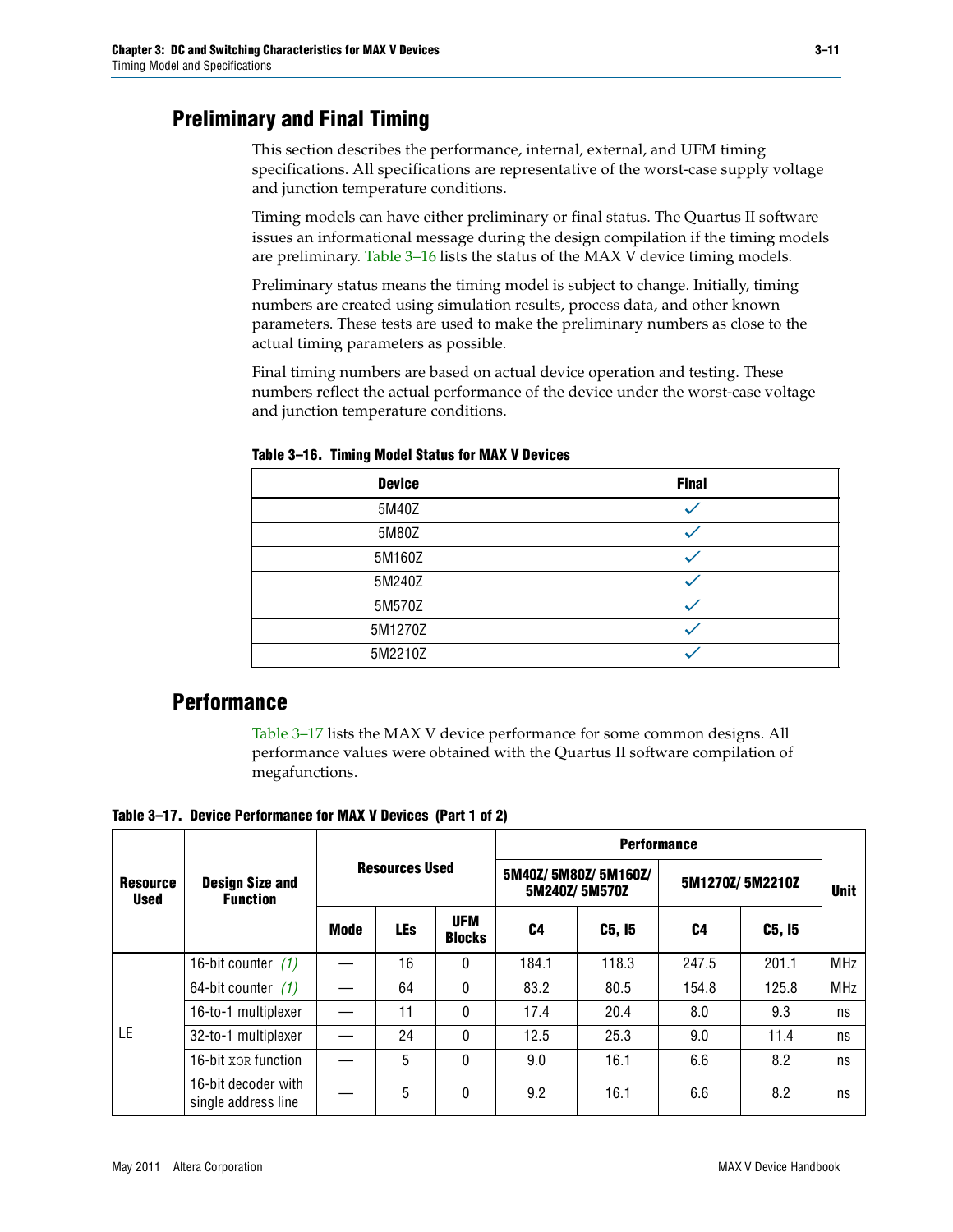|                                |                                           |                   |                       |                             | <b>Performance</b> |                                      |           |                 |             |  |
|--------------------------------|-------------------------------------------|-------------------|-----------------------|-----------------------------|--------------------|--------------------------------------|-----------|-----------------|-------------|--|
| <b>Resource</b><br><b>Used</b> | <b>Design Size and</b><br><b>Function</b> |                   | <b>Resources Used</b> |                             |                    | 5M40Z/5M80Z/5M160Z/<br>5M240Z/5M570Z |           | 5M1270Z/5M2210Z | <b>Unit</b> |  |
|                                |                                           | Mode              | <b>LEs</b>            | <b>UFM</b><br><b>Blocks</b> | C4                 | C5, I5                               | C4        | C5, I5          |             |  |
|                                | $512 \times 16$                           | None              | 3                     |                             | 10.0               | 10.0                                 | 10.0      | 10.0            | <b>MHz</b>  |  |
|                                | $512 \times 16$                           | <b>SPI</b><br>(2) | 37                    |                             | 9.7                | 9.7                                  | 8.0       | 8.0             | <b>MHz</b>  |  |
| <b>UFM</b>                     | $512 \times 8$                            | Parallel<br>(3)   | 73                    |                             | (4)                | (4)                                  | (4)       | (4)             | MHz         |  |
|                                | $512 \times 16$                           | 12C<br>(3)        | 142                   |                             | 100 $(5)$          | 100 $(5)$                            | 100 $(5)$ | 100 $(5)$       | kHz         |  |

#### **Table 3–17. Device Performance for MAX V Devices (Part 2 of 2)**

**Notes to [Table 3–17](#page-10-1):**

<span id="page-11-0"></span>(1) This design is a binary loadable up counter.

<span id="page-11-1"></span>(2) This design is configured for read-only operation in Extended mode. Read and write ability increases the number of logic elements (LEs) used.

<span id="page-11-2"></span>(3) This design is configured for read-only operation. Read and write ability increases the number of LEs used.

<span id="page-11-5"></span>(4) This design is asynchronous.

<span id="page-11-4"></span>(5) The I2C megafunction is verified in hardware up to 100-kHz serial clock line rate.

### **Internal Timing Parameters**

Internal timing parameters are specified on a speed grade basis independent of device density. [Table 3–18](#page-11-3) through [Table 3–25 on page 3–19](#page-18-0) list the MAX V device internal timing microparameters for LEs, input/output elements (IOEs), UFM blocks, and MultiTrack interconnects.

For more information about each internal timing microparameters symbol, refer to *[AN629: Understanding Timing in Altera CPLDs](http://www.altera.com/literature/an/an629.pdf)*.

|                   |                                               |            | 5M40Z/ 5M80Z/ 5M160Z/ | 5M240Z/5M570Z |            |            | 5M1270Z/5M2210Z |     |            |             |
|-------------------|-----------------------------------------------|------------|-----------------------|---------------|------------|------------|-----------------|-----|------------|-------------|
| <b>Symbol</b>     | <b>Parameter</b>                              | C4         |                       |               | C5, I5     |            | C <sub>4</sub>  |     | C5, I5     | <b>Unit</b> |
|                   |                                               | <b>Min</b> | <b>Max</b>            | Min           | <b>Max</b> | <b>Min</b> | <b>Max</b>      | Min | <b>Max</b> |             |
| $t_{LUT}$         | LE combinational look-up<br>table (LUT) delay |            | 1,215                 |               | 2,247      |            | 742             |     | 914        | ps          |
| t <sub>comb</sub> | Combinational path delay                      |            | 243                   |               | 309        |            | 192             |     | 236        | ps          |
| $t_{CLR}$         | LE register clear delay                       | 401        |                       | 545           |            | 309        |                 | 381 |            | ps          |
| t <sub>PRE</sub>  | LE register preset delay                      | 401        |                       | 545           |            | 309        |                 | 381 |            | ps          |
| $t_{\text{SU}}$   | LE register setup time<br>before clock        | 260        |                       | 321           |            | 271        |                 | 333 |            | ps          |
| $t_{H}$           | LE register hold time<br>after clock          | $\Omega$   |                       | $\mathbf{0}$  |            | 0          |                 | 0   |            | ps          |
| $t_{\rm CO}$      | LE register<br>clock-to-output delay          |            | 380                   |               | 494        |            | 305             |     | 376        | ps          |

<span id="page-11-3"></span>**Table 3–18. LE Internal Timing Microparameters for MAX V Devices (Part 1 of 2)**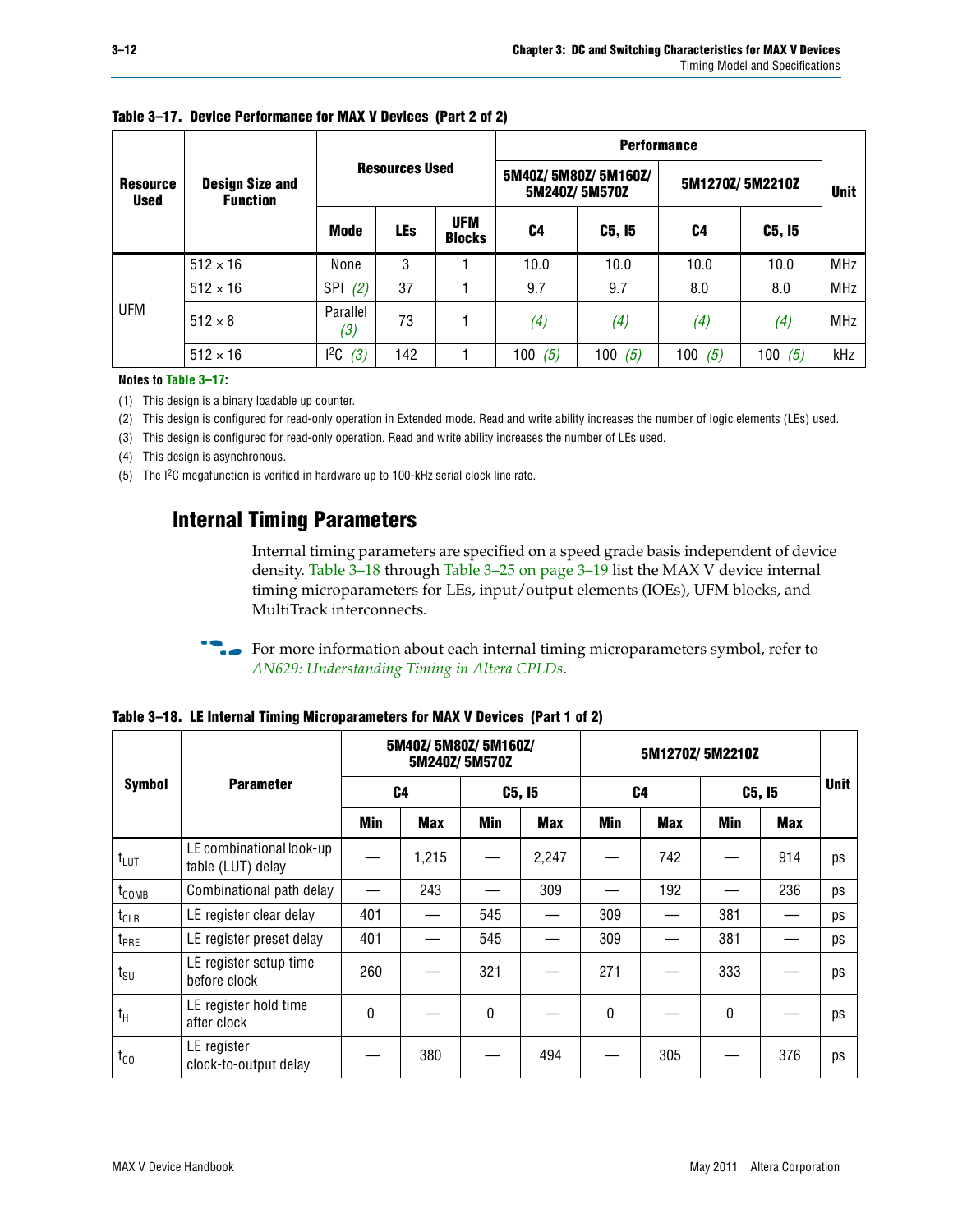|                    |                                   |              | 5M40Z/ 5M80Z/ 5M160Z/<br>5M240Z/5M570Z |     |            |     | 5M1270Z/ 5M2210Z |     |             |    |
|--------------------|-----------------------------------|--------------|----------------------------------------|-----|------------|-----|------------------|-----|-------------|----|
| <b>Symbol</b>      | <b>Parameter</b>                  | C5, I5<br>C4 |                                        |     | C4         |     | C5, I5           |     | <b>Unit</b> |    |
|                    |                                   | Min          | <b>Max</b>                             | Min | <b>Max</b> | Min | <b>Max</b>       | Min | <b>Max</b>  |    |
| t <sub>CLKHL</sub> | Minimum clock high or<br>low time | 253          |                                        | 339 |            | 216 |                  | 266 |             | ps |
| $t_c$              | Register control delay            |              | .356                                   |     | 1,741      |     | 1,114            |     | 1,372       | ps |

#### **Table 3–18. LE Internal Timing Microparameters for MAX V Devices (Part 2 of 2)**

#### <span id="page-12-1"></span>**Table 3–19. IOE Internal Timing Microparameters for MAX V Devices**

|                     |                                                                |     | 5M40Z/ 5M80Z/ 5M160Z/    | 5M240Z/5M570Z |       |     | 5M1270Z/5M2210Z |            |        |             |
|---------------------|----------------------------------------------------------------|-----|--------------------------|---------------|-------|-----|-----------------|------------|--------|-------------|
| <b>Symbol</b>       | <b>Parameter</b>                                               |     | C <sub>4</sub><br>C5, I5 |               |       |     | C <sub>4</sub>  |            | C5, I5 | <b>Unit</b> |
|                     |                                                                | Min | Max                      | Min           | Max   | Min | <b>Max</b>      | <b>Min</b> | Max    |             |
| t <sub>FASTIO</sub> | Data output delay from<br>adjacent LE to I/O block             |     | 170                      |               | 428   |     | 207             |            | 254    | ps          |
| $t_{IN}$            | I/O input pad and buffer<br>delay                              |     | 907                      |               | 986   |     | 920             |            | 1,132  | ps          |
| $t_{GLOB}$ (1)      | I/O input pad and buffer<br>delay used as global<br>signal pin |     | 2,261                    |               | 3,322 |     | 1,974           |            | 2,430  | ps          |
| $t_{10E}$           | Internally generated<br>output enable delay                    |     | 530                      |               | 1,410 |     | 374             |            | 460    | ps          |
| $t_{DL}$            | Input routing delay                                            |     | 318                      |               | 509   |     | 291             |            | 358    | ps          |
| $t_{OD}$ (2)        | Output delay buffer and<br>pad delay                           |     | 1,319                    |               | 1,543 |     | 1,383           |            | 1,702  | ps          |
| $t_{XZ}$ (3)        | Output buffer disable<br>delay                                 |     | 1,045                    |               | 1,276 |     | 982             |            | 1,209  | ps          |
| $t_{ZX}$ (4)        | Output buffer enable<br>delay                                  |     | 1,160                    |               | 1,353 |     | 1,303           |            | 1,604  | ps          |

#### **Notes to [Table 3–19](#page-12-1):**

<span id="page-12-2"></span>(1) Delay numbers for t<sub>GLOB</sub> differ for each device density and speed grade. The delay numbers for t<sub>GLOB</sub>, shown in Table 3-19, are based on a 5M240Z device target.

<span id="page-12-3"></span>(2) For more information about delay adders associated with different I/O standards, drive strengths, and slew rates, refer to [Table 3–34 on page 3–24](#page-23-0) and [Table 3–35 on page 3–25.](#page-24-0)

<span id="page-12-4"></span>(3) For more information about  $t_{XZ}$  delay adders associated with different I/O standards, drive strengths, and slew rates, refer to Table 3-22 on [page 3–15](#page-14-1) and [Table 3–23 on page 3–15](#page-14-0).

<span id="page-12-0"></span>(4) For more information about t<sub>zx</sub> delay adders associated with different I/O standards, drive strengths, and slew rates, refer to Table 3–20 on<br>[page 3–14](#page-13-0) and [Table 3–21 on page 3–14](#page-13-1).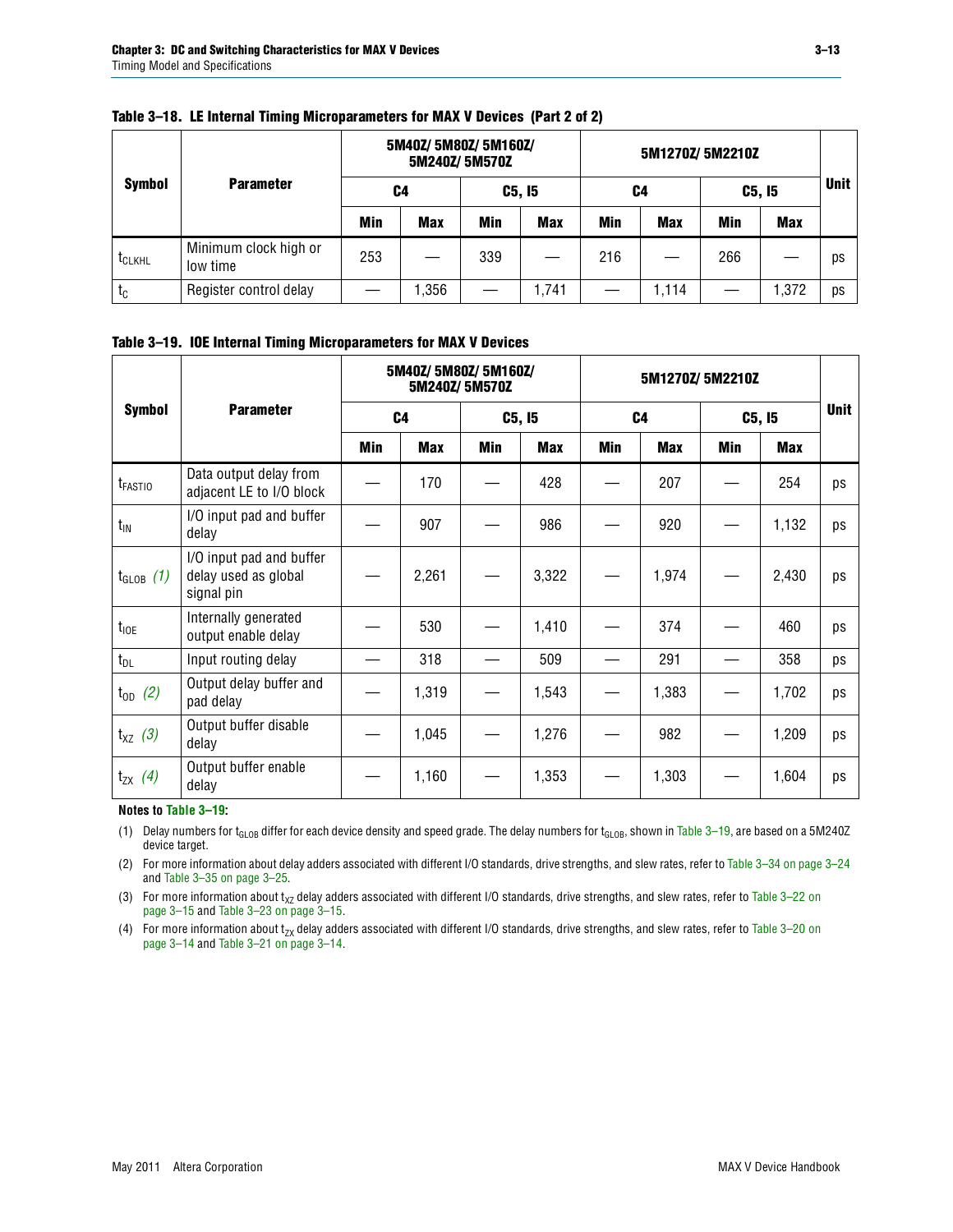[Table 3–20](#page-13-0) through [Table 3–23](#page-14-0) list the adder delays for  $t_{ZX}$  and  $t_{XZ}$  microparameters when using an I/O standard other than 3.3-V LVTTL with 16 mA drive strength.

<span id="page-13-0"></span>

| Table 3-20. $t_{zx}$ IOE Microparameter Adders for Fast Slew Rate for MAX V Devices |  |  |  |  |  |  |
|-------------------------------------------------------------------------------------|--|--|--|--|--|--|
|-------------------------------------------------------------------------------------|--|--|--|--|--|--|

|                 |                  |                | 5M40Z/ 5M80Z/ 5M160Z/<br>5M240Z/5M570Z |        |            |                | 5M1270Z/5M2210Z |        |              |             |  |  |  |  |  |  |  |
|-----------------|------------------|----------------|----------------------------------------|--------|------------|----------------|-----------------|--------|--------------|-------------|--|--|--|--|--|--|--|
| <b>Standard</b> |                  | C <sub>4</sub> |                                        | C5, I5 |            | C <sub>4</sub> |                 | C5, I5 |              | <b>Unit</b> |  |  |  |  |  |  |  |
|                 |                  | Min            | <b>Max</b>                             | Min    | <b>Max</b> | Min            | <b>Max</b>      | Min    | <b>Max</b>   |             |  |  |  |  |  |  |  |
| 3.3-V LVTTL     | 16 mA            |                | 0                                      |        | 0          |                | $\mathbf{0}$    |        | 0            | ps          |  |  |  |  |  |  |  |
|                 | 8 mA             |                | 72                                     |        | 74         |                | 101             |        | 125          | ps          |  |  |  |  |  |  |  |
|                 | 8 mA             |                | 0                                      |        | 0          |                | $\mathbf{0}$    |        | $\mathbf{0}$ | ps          |  |  |  |  |  |  |  |
| 3.3-V LVCMOS    | 4 mA             |                | 72                                     |        | 74         |                | 101             |        | 125          | ps          |  |  |  |  |  |  |  |
| 2.5-V LVTTL /   | 14 mA            |                | 126                                    |        | 127        |                | 155             |        | 191          | ps          |  |  |  |  |  |  |  |
| <b>LVCMOS</b>   | 7 mA             |                | 196                                    |        | 197        |                | 545             |        | 671          | ps          |  |  |  |  |  |  |  |
| 1.8-V LVTTL /   | 6 mA             |                | 608                                    |        | 610        |                | 721             |        | 888          | ps          |  |  |  |  |  |  |  |
| <b>LVCMOS</b>   | 3 <sub>m</sub> A |                | 681                                    |        | 685        |                | 2012            |        | 2477         | ps          |  |  |  |  |  |  |  |
| 1.5-V LVCMOS    | 4 mA             |                | 1162                                   |        | 1157       |                | 1590            |        | 1957         | ps          |  |  |  |  |  |  |  |
|                 | 2 <sub>m</sub> A |                | 1245                                   |        | 1244       |                | 3269            |        | 4024         | ps          |  |  |  |  |  |  |  |
| 1.2-V LVCMOS    | 3 <sub>m</sub> A |                | 1889                                   |        | 1856       |                | 2860            |        | 3520         | ps          |  |  |  |  |  |  |  |
| 3.3-V PCI       | 20 mA            |                | 72                                     |        | 74         |                | $-18$           |        | $-22$        | ps          |  |  |  |  |  |  |  |
| <b>LVDS</b>     |                  |                | 126                                    |        | 127        |                | 155             |        | 191          | ps          |  |  |  |  |  |  |  |
| <b>RSDS</b>     |                  |                | 126                                    |        | 127        |                | 155             |        | 191          | ps          |  |  |  |  |  |  |  |

<span id="page-13-1"></span>

|                 |       |                | 5M40Z/5M80Z/5M160Z/ | 5M240Z/5M570Z                 |            |                                  |            |        |        |             |
|-----------------|-------|----------------|---------------------|-------------------------------|------------|----------------------------------|------------|--------|--------|-------------|
| <b>Standard</b> |       | C <sub>4</sub> |                     | C5, I5                        |            | C <sub>4</sub>                   |            | C5, I5 |        | <b>Unit</b> |
|                 |       | Min            | <b>Max</b>          | Min                           | <b>Max</b> | Min                              | <b>Max</b> | Min    | Max    |             |
| 3.3-V LVTTL     | 16 mA |                | 5,951               |                               | 6,063      |                                  | 6,012      |        | 5,743  | ps          |
|                 | 8 mA  |                | 6,534               |                               | 6,662      | $\overbrace{\phantom{12322111}}$ | 8,785      |        | 8,516  | ps          |
| 3.3-V LVCMOS    | 8 mA  |                | 5,951               |                               | 6,063      |                                  | 6,012      |        | 5,743  | ps          |
|                 | 4 mA  |                | 6,534               |                               | 6,662      |                                  | 8,785      |        | 8,516  | ps          |
| 2.5-V LVTTL /   | 14 mA |                | 9,110               |                               | 9,237      |                                  | 10,072     |        | 9,803  | ps          |
| <b>LVCMOS</b>   | 7 mA  |                | 9,830               |                               | 9,977      |                                  | 12,945     |        | 12,676 | ps          |
| 1.8-V LVTTL /   | 6 mA  |                | 21,800              | —                             | 21,787     |                                  | 21,185     |        | 20,916 | ps          |
| <b>LVCMOS</b>   | 3 mA  |                | 23,020              |                               | 23,037     |                                  | 24,597     |        | 24,328 | ps          |
|                 | 4 mA  |                | 39,120              | $\overbrace{\phantom{13333}}$ | 39,067     |                                  | 34,517     |        | 34,248 | ps          |
| 1.5-V LVCMOS    | 2 mA  |                | 40,670              |                               | 40,617     |                                  | 39,717     |        | 39,448 | ps          |
| 1.2-V LVCMOS    | 3 mA  |                | 69,505              | —                             | 70,461     |                                  | 55,800     |        | 55,531 | ps          |
| 3.3-V PCI       | 20 mA |                | 6,534               |                               | 6,662      |                                  | 35         |        | 44     | ps          |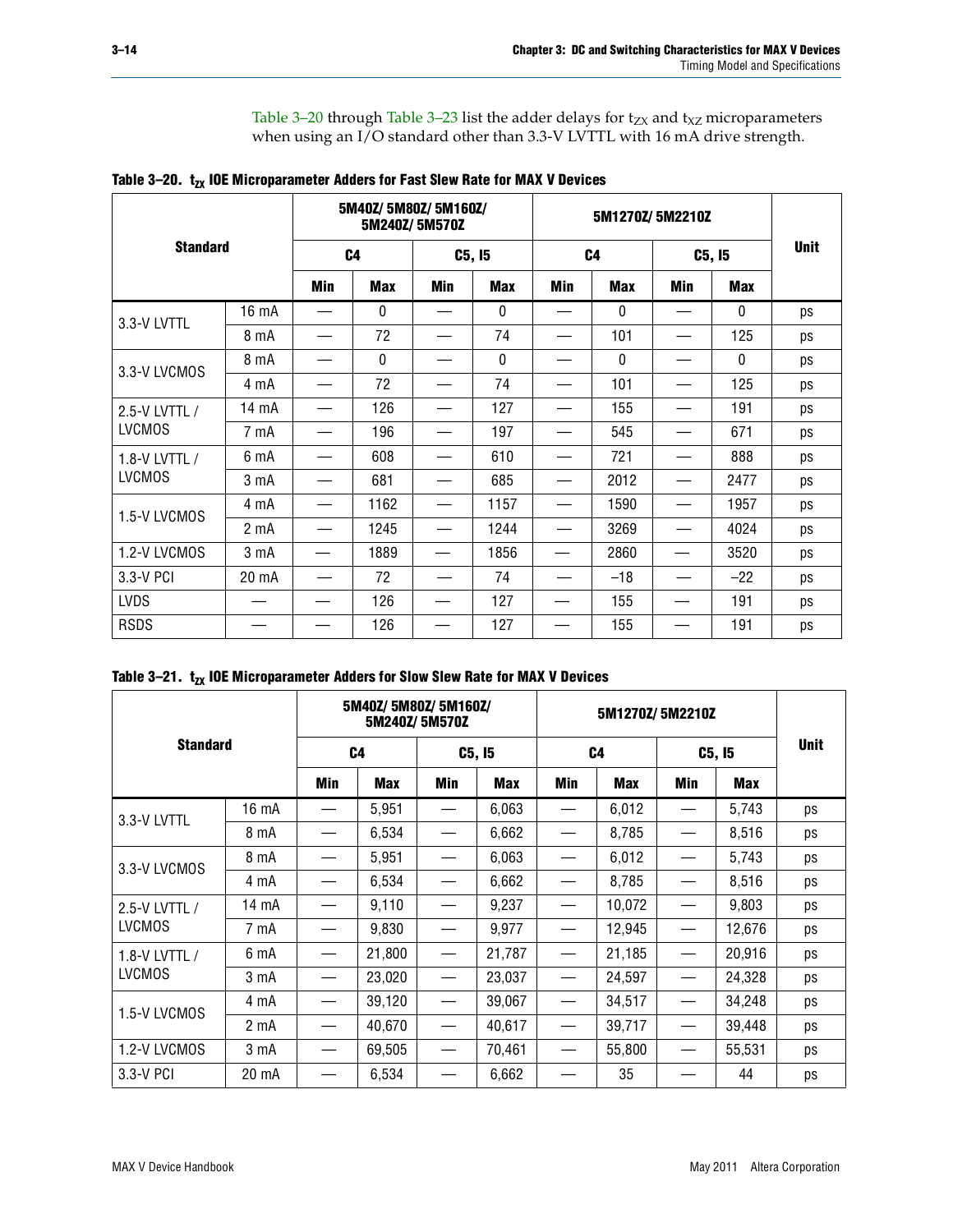|                 |                  |                | 5M40Z/5M80Z/5M160Z/ | 5M240Z/5M570Z |              |                | 5M1270Z/5M2210Z |            |              |             |
|-----------------|------------------|----------------|---------------------|---------------|--------------|----------------|-----------------|------------|--------------|-------------|
| <b>Standard</b> |                  | C <sub>4</sub> |                     | C5, I5        |              | C <sub>4</sub> |                 | C5, I5     |              | <b>Unit</b> |
|                 |                  | <b>Min</b>     | <b>Max</b>          | Min           | <b>Max</b>   | <b>Min</b>     | <b>Max</b>      | <b>Min</b> | <b>Max</b>   |             |
| 3.3-V LVTTL     | 16 mA            |                | 0                   |               | $\mathbf{0}$ |                | $\mathbf{0}$    |            | $\mathbf{0}$ | ps          |
|                 | 8 mA             |                | $-69$               |               | $-69$        |                | $-74$           |            | $-91$        | ps          |
| 3.3-V LVCMOS    | 8 mA             |                | 0                   |               | $\mathbf 0$  |                | $\mathbf 0$     |            | $\mathbf 0$  | ps          |
|                 | 4 mA             |                | $-69$               |               | $-69$        |                | $-74$           |            | $-91$        | ps          |
| 2.5-V LVTTL /   | 14 mA            |                | $-7$                |               | $-10$        |                | $-46$           |            | $-56$        | ps          |
| <b>LVCMOS</b>   | 7 mA             |                | $-66$               |               | $-69$        |                | $-82$           |            | $-101$       | ps          |
| 1.8-V LVTTL /   | 6 mA             |                | 45                  |               | 37           |                | $-7$            |            | $-8$         | ps          |
| <b>LVCMOS</b>   | 3 <sub>m</sub> A |                | 34                  |               | 25           |                | 119             |            | 147          | ps          |
| 1.5-V LVCMOS    | 4 mA             |                | 166                 |               | 155          |                | 339             |            | 418          | ps          |
|                 | 2 mA             |                | 190                 |               | 179          |                | 464             |            | 571          | ps          |
| 1.2-V LVCMOS    | 3 mA             |                | 300                 |               | 283          |                | 817             |            | 1,006        | ps          |
| 3.3-V PCI       | 20 mA            |                | $-69$               |               | $-69$        |                | 80              |            | 99           | ps          |
| <b>LVDS</b>     |                  |                | $-7$                |               | $-10$        |                | $-46$           |            | $-56$        | ps          |
| <b>RSDS</b>     |                  |                | $-7$                |               | $-10$        |                | $-46$           |            | $-56$        | ps          |

### <span id="page-14-1"></span>Table 3-22. t<sub>xz</sub> IOE Microparameter Adders for Fast Slew Rate for MAX V Devices

<span id="page-14-0"></span>

| Table 3–23. $t_{XZ}$ IOE Microparameter Adders for Slow Slew Rate for MAX V Devices |  |  |
|-------------------------------------------------------------------------------------|--|--|
|-------------------------------------------------------------------------------------|--|--|

|               |                  |     | 5M40Z/5M80Z/5M160Z/ | 5M240Z/5M570Z |            |     |                |     |            |    |
|---------------|------------------|-----|---------------------|---------------|------------|-----|----------------|-----|------------|----|
|               | <b>Standard</b>  |     | C <sub>4</sub>      |               | C5, I5     |     | C <sub>4</sub> |     | C5, I5     |    |
|               |                  | Min | <b>Max</b>          | Min           | <b>Max</b> | Min | <b>Max</b>     | Min | <b>Max</b> |    |
| 3.3-V LVTTL   | 16 mA            |     | 171                 | —             | 174        | —   | 73             |     | $-132$     | ps |
|               | 8 mA             |     | 112                 |               | 116        |     | 758            |     | 553        | ps |
| 3.3-V LVCMOS  | 8 mA             |     | 171                 |               | 174        |     | 73             |     | $-132$     | ps |
|               | 4 mA             |     | 112                 |               | 116        |     | 758            |     | 553        | ps |
| 2.5-V LVTTL / | 14 mA            |     | 213                 |               | 213        |     | 32             |     | $-173$     | ps |
| <b>LVCMOS</b> | 7 mA             |     | 166                 |               | 166        |     | 714            |     | 509        | ps |
| 1.8-V LVTTL / | 6 mA             |     | 441                 |               | 438        |     | 96             |     | $-109$     | ps |
| <b>LVCMOS</b> | 3 <sub>m</sub> A |     | 496                 |               | 494        |     | 963            |     | 758        | ps |
| 1.5-V LVCMOS  | 4 mA             |     | 765                 |               | 755        |     | 238            |     | 33         | ps |
|               | $2 \text{ mA}$   |     | 903                 |               | 897        |     | 1,319          |     | 1,114      | ps |
| 1.2-V LVCMOS  | 3 mA             |     | 1,159               | —             | 1,130      | —   | 400            |     | 195        | ps |
| 3.3-V PCI     | 20 mA            |     | 112                 |               | 116        |     | 303            |     | 373        | ps |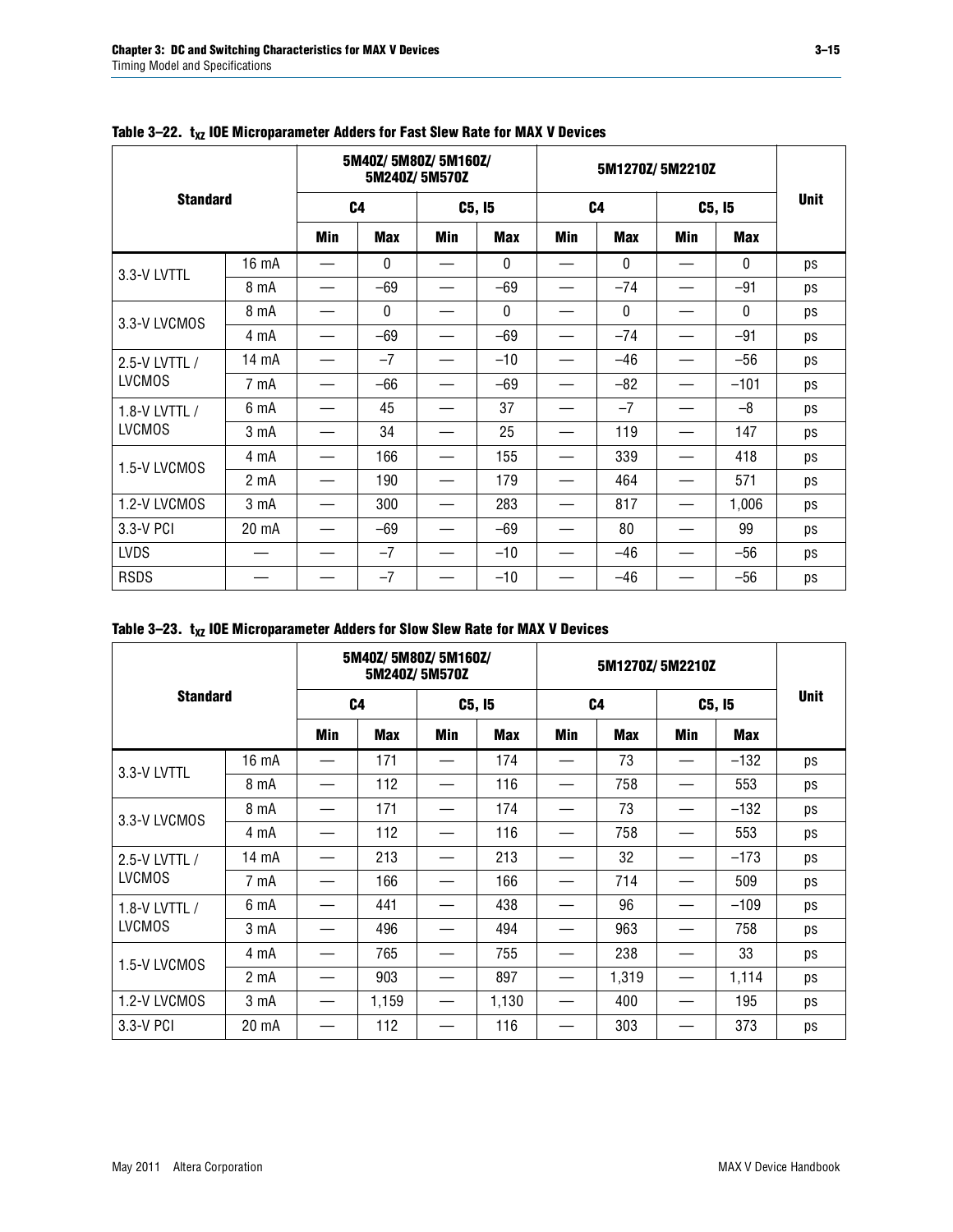

 $\mathbb{I}$  The default slew rate setting for MAX V devices in the Quartus II design software is  $^{\prime\prime}$  fast".

|                                    |                                                                                           | 5M40Z/ 5M80Z/ 5M160Z/<br>5M240Z/5M570Z |                |             |            | 5M1270Z/5M2210Z |                |            |                          |                         |
|------------------------------------|-------------------------------------------------------------------------------------------|----------------------------------------|----------------|-------------|------------|-----------------|----------------|------------|--------------------------|-------------------------|
| <b>Symbol</b>                      | <b>Parameter</b>                                                                          |                                        | C <sub>4</sub> |             | C5, I5     |                 | C <sub>4</sub> |            | C5, I5                   | <b>Unit</b>             |
|                                    |                                                                                           | Min                                    | <b>Max</b>     | Min         | <b>Max</b> | Min             | <b>Max</b>     | <b>Min</b> | Max                      |                         |
| t <sub>ACLK</sub>                  | Address register clock<br>period                                                          | 100                                    |                | 100         |            | 100             |                | 100        |                          | ns                      |
| $t_{ASU}$                          | Address register shift<br>signal setup to address<br>register clock                       | 20                                     |                | 20          |            | 20              |                | 20         |                          | ns                      |
| $t_{AH}$                           | Address register shift<br>signal hold to address<br>register clock                        | 20                                     |                | 20          |            | 20              |                | 20         |                          | ns                      |
| $t_{\mathsf{ADS}}$                 | Address register data in<br>setup to address register<br>clock                            | 20                                     |                | 20          |            | 20              |                | 20         |                          | ns                      |
| t <sub>ADH</sub>                   | Address register data in<br>hold from address<br>register clock                           | 20                                     |                | 20          |            | 20              |                | 20         |                          | ns                      |
| t <sub>DCLK</sub>                  | Data register clock period                                                                | 100                                    |                | 100         |            | 100             |                | 100        | $\overline{\phantom{0}}$ | ns                      |
| $t_{DSS}$                          | Data register shift signal<br>setup to data register<br>clock                             | 60                                     |                | 60          |            | 60              |                | 60         |                          | ns                      |
| $t_{DSH}$                          | Data register shift signal<br>hold from data register<br>clock                            | 20                                     |                | 20          |            | 20              |                | 20         |                          | ns                      |
| $t_{\text{DDS}}$                   | Data register data in<br>setup to data register<br>clock                                  | 20                                     |                | 20          |            | 20              |                | 20         |                          | ns                      |
| $t_{\scriptscriptstyle\text{DDH}}$ | Data register data in hold<br>from data register clock                                    | 20                                     |                | 20          |            | 20              |                | 20         |                          | ns                      |
| $t_{DP}$                           | Program signal to data<br>clock hold time                                                 | 0                                      |                | $\mathbf 0$ |            | $\pmb{0}$       |                | $\pmb{0}$  |                          | ns                      |
| $t_{PB}$                           | Maximum delay between<br>program rising edge to<br>UFM busy signal rising<br>edge         |                                        | 960            |             | 960        |                 | 960            |            | 960                      | $\operatorname{\sf ns}$ |
| t <sub>BP</sub>                    | Minimum delay allowed<br>from UFM busy signal<br>going low to program<br>signal going low | 20                                     |                | 20          |            | $20\,$          |                | $20\,$     |                          | ns                      |
| t <sub>PPMX</sub>                  | Maximum length of busy<br>pulse during a program                                          |                                        | 100            |             | 100        |                 | 100            |            | 100                      | μs                      |

<span id="page-15-0"></span>**Table 3–24. UFM Block Internal Timing Microparameters for MAX V Devices (Part 1 of 2)**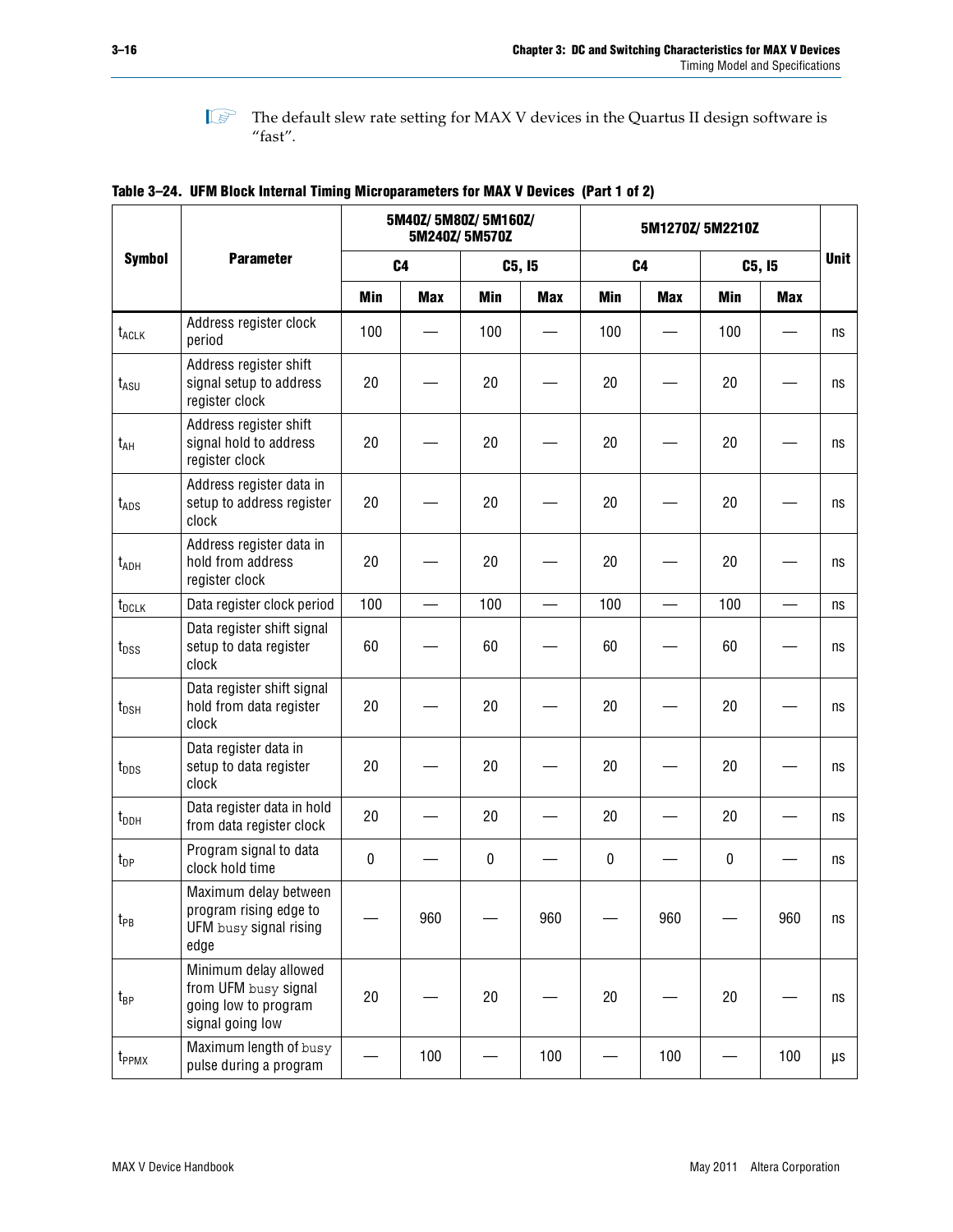|                 |                                                                                                       |            | 5M40Z/ 5M80Z/ 5M160Z/ | 5M240Z/5M570Z |            | 5M1270Z/5M2210Z |            |             |            |             |
|-----------------|-------------------------------------------------------------------------------------------------------|------------|-----------------------|---------------|------------|-----------------|------------|-------------|------------|-------------|
| <b>Symbol</b>   | <b>Parameter</b>                                                                                      |            | C <sub>4</sub>        |               | C5, I5     | C <sub>4</sub>  |            |             | C5, I5     | <b>Unit</b> |
|                 |                                                                                                       | <b>Min</b> | <b>Max</b>            | <b>Min</b>    | <b>Max</b> | <b>Min</b>      | <b>Max</b> | Min         | <b>Max</b> |             |
| t <sub>AE</sub> | Minimum erase signal<br>to address clock hold<br>time                                                 | 0          |                       | $\pmb{0}$     |            | $\pmb{0}$       |            | $\mathbf 0$ |            | ns          |
| $t_{EB}$        | Maximum delay between<br>the erase rising edge to<br>the UFM busy signal<br>rising edge               |            | 960                   |               | 960        |                 | 960        |             | 960        | ns          |
| $t_{BE}$        | Minimum delay allowed<br>from the UFM busy<br>signal going low to<br>erase signal going low           | 20         |                       | 20            |            | 20              |            | 20          |            | ns          |
| $t_{EPMX}$      | Maximum length of busy<br>pulse during an erase                                                       |            | 500                   |               | 500        |                 | 500        |             | 500        | ms          |
| $t_{DCO}$       | Delay from data register<br>clock to data register<br>output                                          |            | 5                     |               | 5          |                 | 5          |             | 5          | ns          |
| $t_{OE}$        | Delay from OSC ENA<br>signal reaching UFM to<br>rising clock of osc<br>leaving the UFM                | 180        |                       | 180           |            | 180             |            | 180         |            | ns          |
| $t_{RA}$        | Maximum read access<br>time                                                                           |            | 65                    |               | 65         |                 | 65         |             | 65         | ns          |
| $t_{\rm 0SCS}$  | Maximum delay between<br>the OSC ENA rising edge<br>to the erase/program<br>signal rising edge        | 250        |                       | 250           |            | 250             |            | 250         |            | ns          |
| $t_{\rm 0SCH}$  | Minimum delay allowed<br>from the<br>erase/program signal<br>going low to OSC ENA<br>signal going low | 250        |                       | 250           |            | 250             |            | 250         |            | ns          |

#### **Table 3–24. UFM Block Internal Timing Microparameters for MAX V Devices (Part 2 of 2)**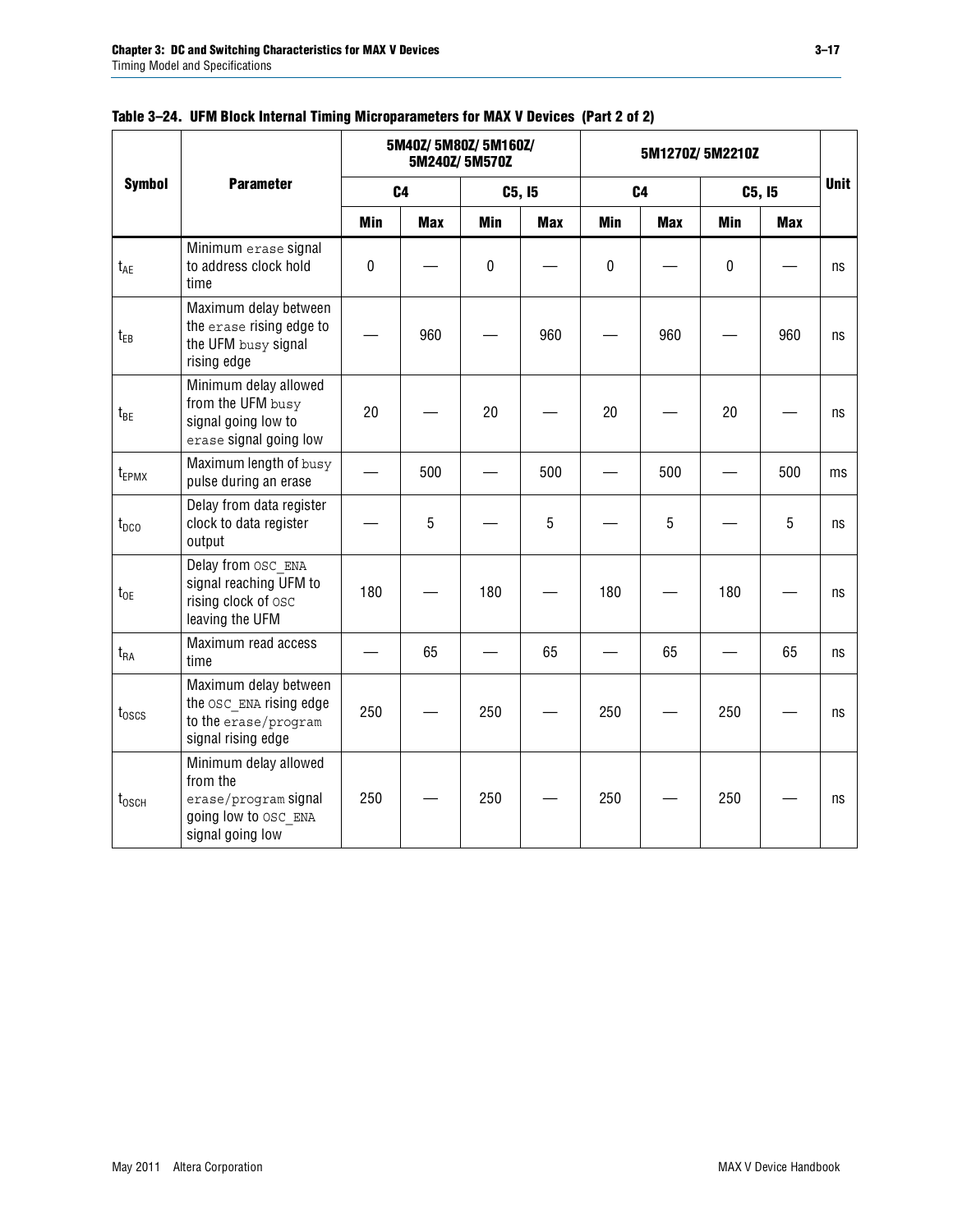[Figure 3–3](#page-17-0) through [Figure 3–5](#page-18-1) show the read, program, and erase waveforms for UFM block timing parameters listed in [Table 3–24.](#page-15-0)

<span id="page-17-0"></span>



#### **Figure 3–4. UFM Program Waveform**

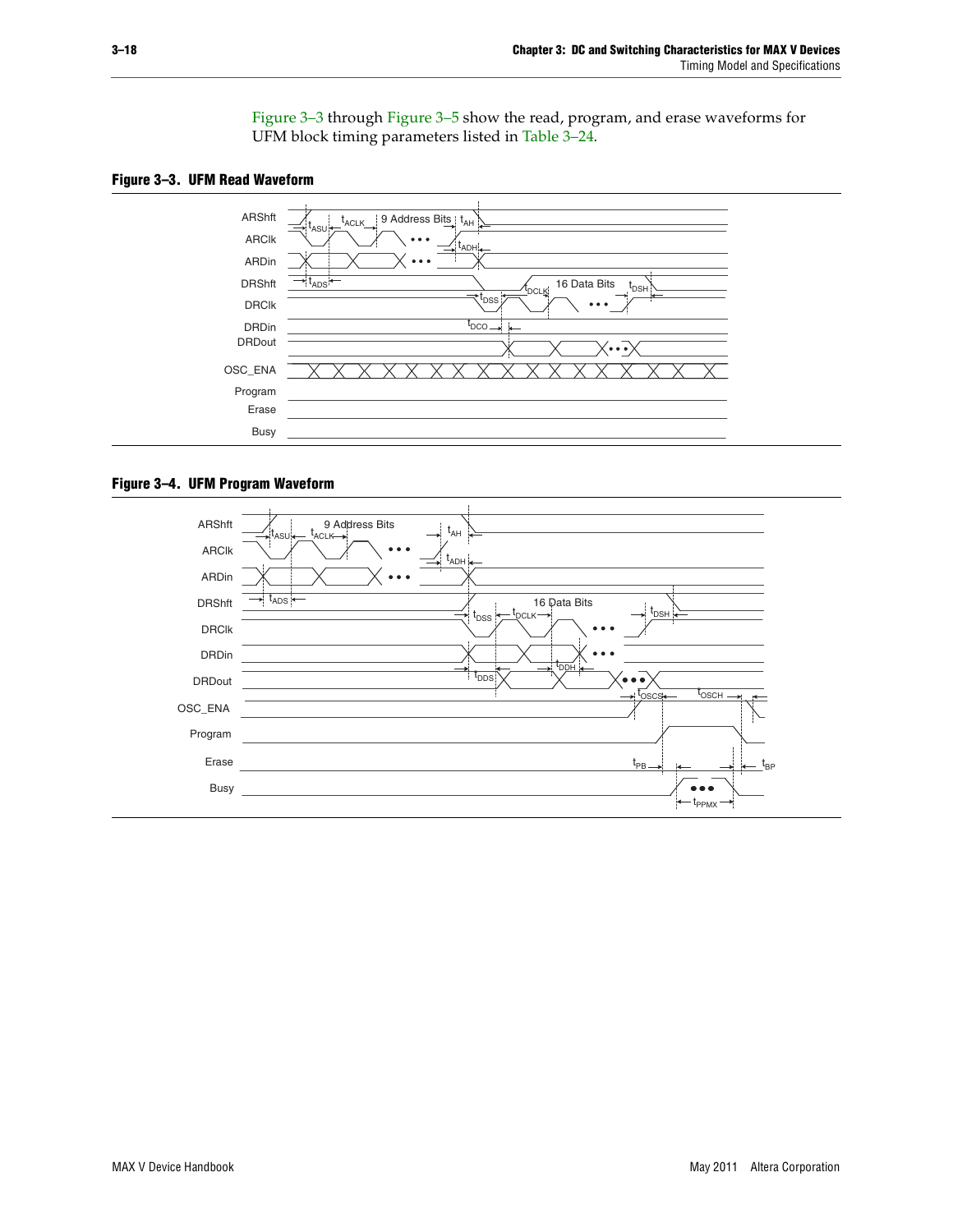#### <span id="page-18-1"></span>**Figure 3–5. UFM Erase Waveform**



<span id="page-18-0"></span>**Table 3–25. Routing Delay Internal Timing Microparameters for MAX V Devices**

|                |            | 5M40Z/5M80Z/5M160Z/ | 5M240Z/5M570Z |            |     |            |            |            |             |
|----------------|------------|---------------------|---------------|------------|-----|------------|------------|------------|-------------|
| <b>Routing</b> | C4         |                     | C5, I5        |            | C4  |            | C5, I5     |            | <b>Unit</b> |
|                | <b>Min</b> | <b>Max</b>          | <b>Min</b>    | <b>Max</b> | Min | <b>Max</b> | <b>Min</b> | <b>Max</b> |             |
| $t_{C4}$       |            | 860                 |               | ,973       |     | 561        |            | 690        | ps          |
| $I_{R4}$       |            | 655                 |               | 1,479      |     | 445        |            | 548        | ps          |
| <b>LLOCAL</b>  |            | 1,143               |               | 2,947      |     | 731        |            | 899        | ps          |

### **External Timing Parameters**

External timing parameters are specified by device density and speed grade. All external I/O timing parameters shown are for the 3.3-V LVTTL I/O standard with the maximum drive strength and fast slew rate. For external I/O timing using standards other than LVTTL or for different drive strengths, use the I/O standard input and output delay adders in [Table 3–32 on page 3–23](#page-22-0) through [Table 3–36 on page 3–25](#page-24-1).

 $\bullet$  For more information about each external timing parameters symbol, refer to *[AN629: Understanding Timing in Altera CPLDs](http://www.altera.com/literature/an/an629.pdf)*.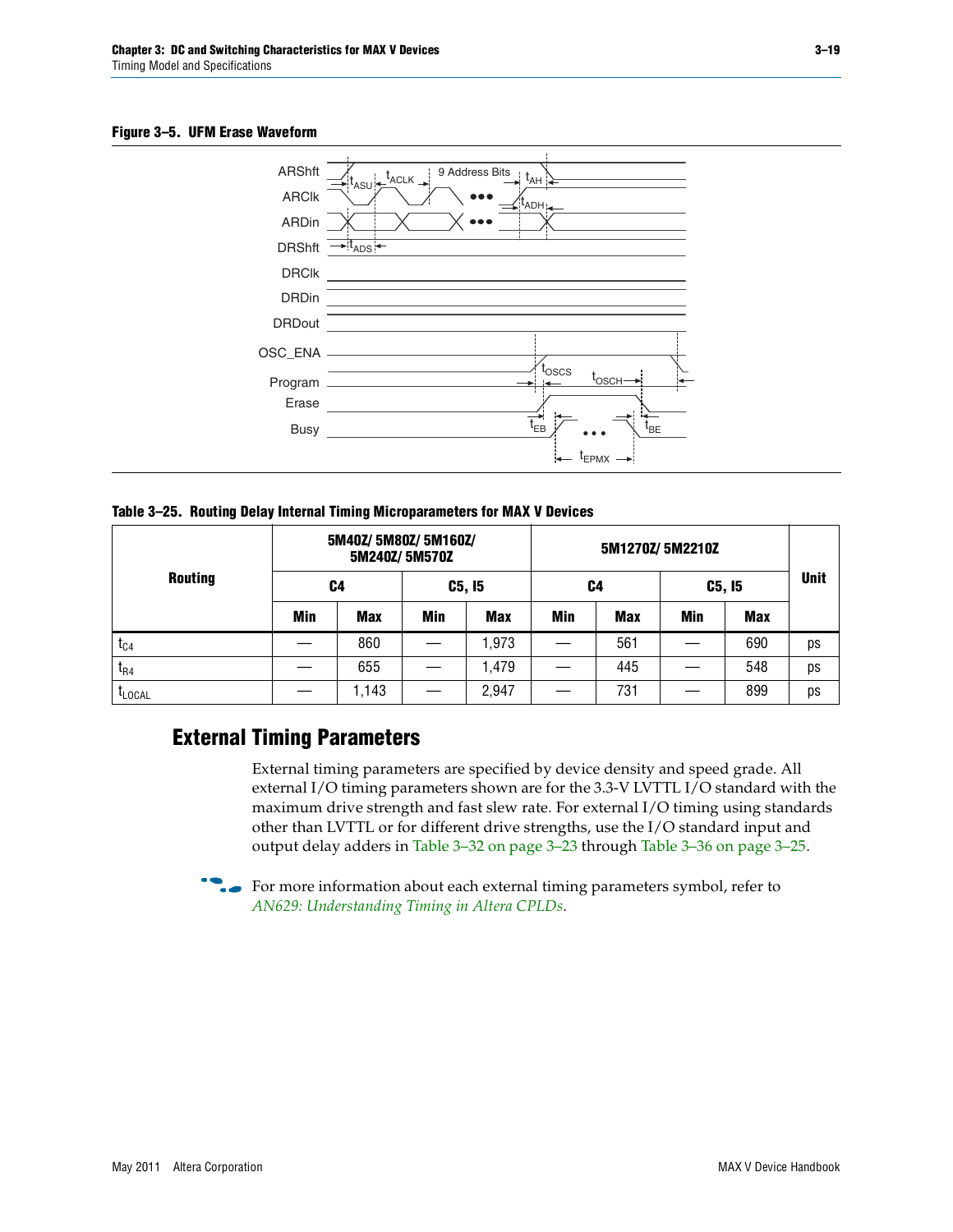[Table 3–26](#page-19-0) lists the external I/O timing parameters for the 5M40Z, 5M80Z, 5M160Z, and 5M240Z devices.

<span id="page-19-0"></span>

|               | Table 3–26. Global Clock External I/O Timing Parameters for the 5M40Z, 5M80Z, 5M160Z, and 5M240Z Devices |  |  |
|---------------|----------------------------------------------------------------------------------------------------------|--|--|
| (Note 1), (2) |                                                                                                          |  |  |

|                    |                                                      | <b>Condition</b> |              | C <sub>4</sub> |          | C5, I5     | <b>Unit</b> |
|--------------------|------------------------------------------------------|------------------|--------------|----------------|----------|------------|-------------|
| <b>Symbol</b>      | <b>Parameter</b>                                     |                  | Min          | <b>Max</b>     | Min      | <b>Max</b> |             |
| t <sub>PD1</sub>   | Worst case pin-to-pin delay through one LUT          | 10pF             |              | 7.9            |          | 14.0       | ns          |
| t <sub>PD2</sub>   | Best case pin-to-pin delay through one LUT           | 10pF             |              | 5.8            |          | 8.5        | ns          |
| $t_{\text{SU}}$    | Global clock setup time                              |                  | 2.4          |                | 4.6      |            | ns          |
| $t_{\rm H}$        | Global clock hold time                               |                  | $\mathbf{0}$ |                | $\Omega$ |            | ns          |
| $t_{CO}$           | Global clock to output delay                         | 10pF             | 2.0          | 6.6            | 2.0      | 8.6        | ns          |
| $t_{CH}$           | Global clock high time                               |                  | 253          |                | 339      |            | ps          |
| $t_{CL}$           | Global clock low time                                |                  | 253          |                | 339      |            | ps          |
| $t_{\text{CNT}}$   | Minimum global clock period for<br>16-bit counter    |                  | 5.4          |                | 8.4      |            | ns          |
| $f_{\mathsf{CNT}}$ | Maximum global clock frequency for 16-bit<br>counter |                  |              | 184.1          |          | 118.3      | <b>MHz</b>  |

**Notes to [Table 3–26](#page-19-0):**

<span id="page-19-2"></span>(1) The maximum frequency is limited by the I/O standard on the clock input pin. The 16-bit counter critical delay performs faster than this global clock input pin maximum frequency.

<span id="page-19-3"></span>(2) Not applicable to the T144 package of the 5M240Z device.

[Table 3–27](#page-19-1) lists the external I/O timing parameters for the T144 package of the 5M240Z device.

<span id="page-19-1"></span>

|  | Table 3–27. Global Clock External I/O Timing Parameters for the 5M240Z Device <i>(Note 1), (2)</i> |  |  |  |  |
|--|----------------------------------------------------------------------------------------------------|--|--|--|--|
|--|----------------------------------------------------------------------------------------------------|--|--|--|--|

|                    | <b>Parameter</b>                                     |                  | C <sub>4</sub> |            | C5, I5   | <b>Unit</b> |            |
|--------------------|------------------------------------------------------|------------------|----------------|------------|----------|-------------|------------|
| <b>Symbol</b>      |                                                      | <b>Condition</b> | Min            | <b>Max</b> | Min      | <b>Max</b>  |            |
| t <sub>PD1</sub>   | Worst case pin-to-pin delay through one LUT          | 10 pF            |                | 9.5        |          | 17.7        | ns         |
| t <sub>PD2</sub>   | Best case pin-to-pin delay through one LUT           | 10pF             |                | 5.7        |          | 8.5         | ns         |
| $t_{\text{SU}}$    | Global clock setup time                              |                  | 2.2            |            | 4.4      |             | ns         |
| $t_{\rm H}$        | Global clock hold time                               |                  | $\Omega$       |            | $\Omega$ |             | ns         |
| $t_{CO}$           | Global clock to output delay                         | 10pF             | 2.0            | 6.7        | 2.0      | 8.7         | ns         |
| t <sub>CH</sub>    | Global clock high time                               |                  | 253            |            | 339      |             | ps         |
| $t_{CL}$           | Global clock low time                                |                  | 253            |            | 339      |             | ps         |
| $t_{\text{CNT}}$   | Minimum global clock period for 16-bit<br>counter    |                  | 5.4            |            | 8.4      |             | ns         |
| $f_{\mathsf{CNT}}$ | Maximum global clock frequency for 16-bit<br>counter |                  |                | 184.1      |          | 118.3       | <b>MHz</b> |

**Notes to [Table 3–27](#page-19-1):**

<span id="page-19-4"></span>(1) The maximum frequency is limited by the I/O standard on the clock input pin. The 16-bit counter critical delay performs faster than this global clock input pin maximum frequency.

<span id="page-19-5"></span>(2) Only applicable to the T144 package of the 5M240Z device.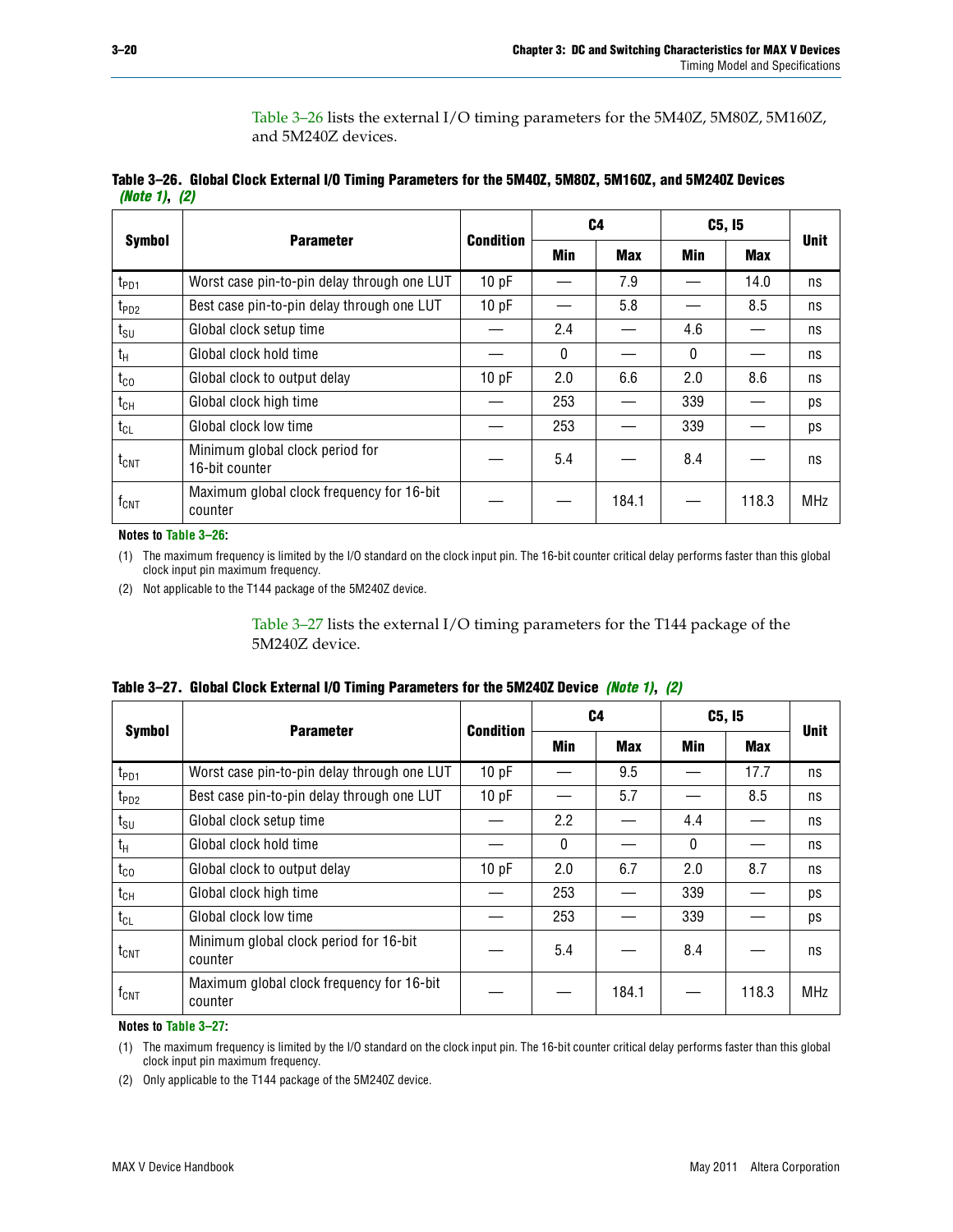[Table 3–28](#page-20-1) lists the external I/O timing parameters for the 5M570Z device.

|                             | <b>Parameter</b>                                     |                  |          | C4         | C5, I5 | <b>Unit</b> |            |
|-----------------------------|------------------------------------------------------|------------------|----------|------------|--------|-------------|------------|
| <b>Symbol</b>               |                                                      | <b>Condition</b> | Min      | <b>Max</b> | Min    | <b>Max</b>  |            |
| $t_{PD1}$                   | Worst case pin-to-pin delay through one LUT          | 10 pF            |          | 9.5        |        | 17.7        | ns         |
| $t_{PD2}$                   | Best case pin-to-pin delay through one LUT           | 10 pF            |          | 5.7        |        | 8.5         | ns         |
| $t_{\scriptstyle\text{SU}}$ | Global clock setup time                              |                  | 2.2      |            | 4.4    |             | ns         |
| t <sub>H</sub>              | Global clock hold time                               |                  | $\Omega$ |            | 0      |             | ns         |
| $t_{CO}$                    | Global clock to output delay                         | 10pF             | 2.0      | 6.7        | 2.0    | 8.7         | ns         |
| $t_{CH}$                    | Global clock high time                               |                  | 253      |            | 339    |             | ps         |
| $t_{CL}$                    | Global clock low time                                |                  | 253      |            | 339    |             | ps         |
| $\rm{t_{CNT}}$              | Minimum global clock period for 16-bit<br>counter    |                  | 5.4      |            | 8.4    |             | ns         |
| $\mathsf{f}_{\mathsf{CNT}}$ | Maximum global clock frequency for 16-bit<br>counter |                  |          | 184.1      |        | 118.3       | <b>MHz</b> |

<span id="page-20-1"></span>

**Note to [Table 3–28:](#page-20-1)**

<span id="page-20-2"></span>(1) The maximum frequency is limited by the I/O standard on the clock input pin. The 16-bit counter critical delay performs faster than this global clock input pin maximum frequency.

[Table 3–29](#page-20-0) lists the external I/O timing parameters for the 5M1270Z device.

<span id="page-20-0"></span>

|  | Table 3–29. Global Clock External I/O Timing Parameters for the 5M1270Z Device <i>(Note 1)</i> , (2) |  |
|--|------------------------------------------------------------------------------------------------------|--|
|--|------------------------------------------------------------------------------------------------------|--|

|                             | <b>Parameter</b>                                     | <b>Condition</b> |            | C4         | C5, I5   | <b>Unit</b> |            |
|-----------------------------|------------------------------------------------------|------------------|------------|------------|----------|-------------|------------|
| <b>Symbol</b>               |                                                      |                  | <b>Min</b> | <b>Max</b> | Min      | <b>Max</b>  |            |
| $t_{PD1}$                   | Worst case pin-to-pin delay through one LUT          | 10 pF            |            | 8.1        |          | 10.0        | ns         |
| $t_{PD2}$                   | Best case pin-to-pin delay through one LUT           | 10pF             |            | 4.8        |          | 5.9         | ns         |
| $t_{\scriptstyle\text{SU}}$ | Global clock setup time                              |                  | 1.5        |            | 1.9      |             | ns         |
| $t_{\rm H}$                 | Global clock hold time                               |                  | $\Omega$   |            | $\Omega$ |             | ns         |
| $t_{CO}$                    | Global clock to output delay                         | 10pF             | 2.0        | 5.9        | 2.0      | 7.3         | ns         |
| $t_{CH}$                    | Global clock high time                               |                  | 216        |            | 266      |             | ps         |
| $t_{CL}$                    | Global clock low time                                |                  | 216        |            | 266      |             | ps         |
| $t_{\text{CNT}}$            | Minimum global clock period for 16-bit<br>counter    |                  | 4.0        |            | 5.0      |             | ns         |
| $\mathsf{f}_{\mathsf{CNT}}$ | Maximum global clock frequency for 16-bit<br>counter |                  |            | 247.5      |          | 201.1       | <b>MHz</b> |

**Notes to [Table 3–29](#page-20-0):**

<span id="page-20-3"></span>(1) The maximum frequency is limited by the I/O standard on the clock input pin. The 16-bit counter critical delay performs faster than this global clock input pin maximum frequency.

<span id="page-20-4"></span>(2) Not applicable to the F324 package of the 5M1270Z device.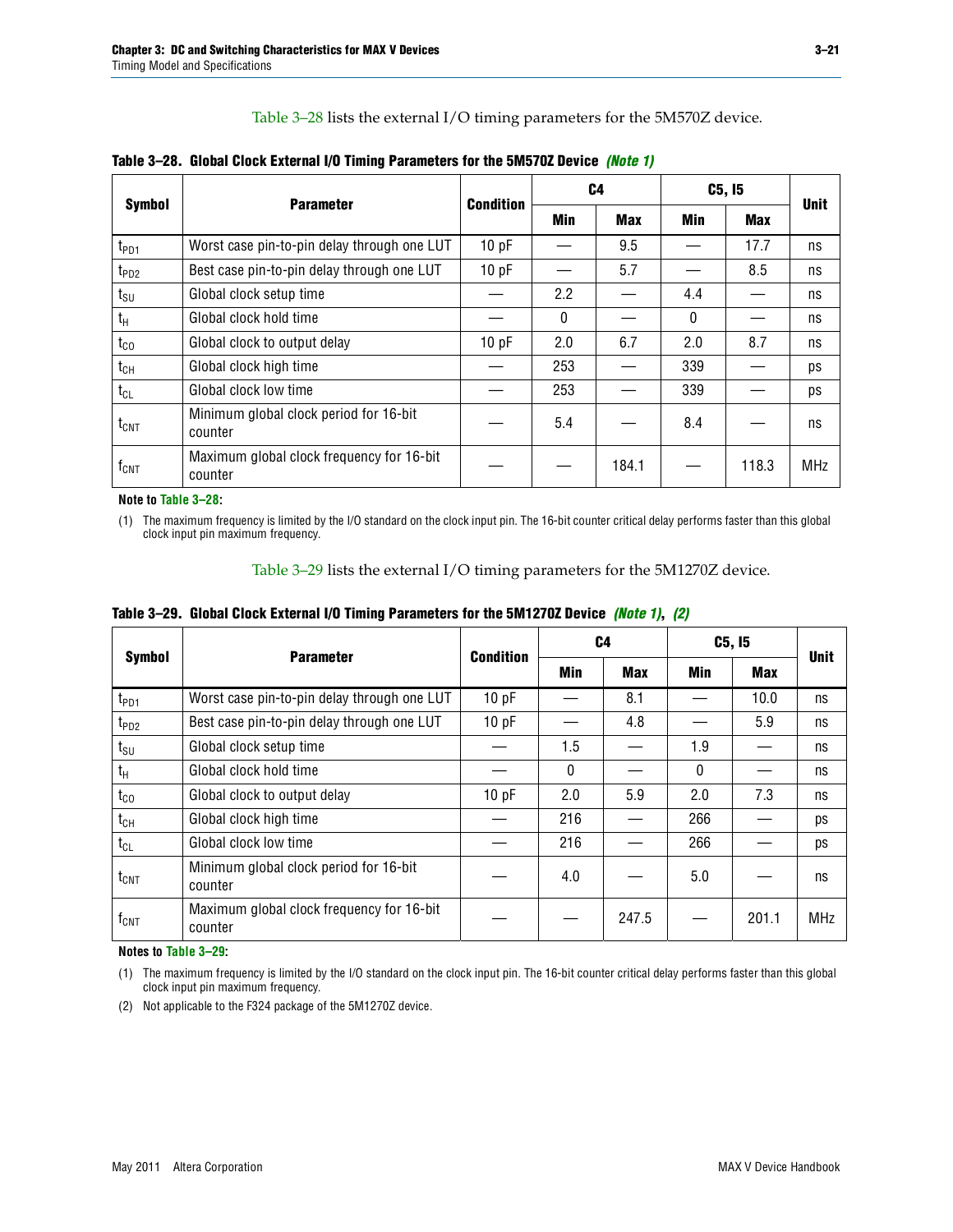[Table 3–30](#page-21-1) lists the external I/O timing parameters for the F324 package of the 5M1270Z device.

<span id="page-21-1"></span>

|  |  | Table 3–30. Global Clock External I/O Timing Parameters for the 5M1270Z Device <i>(Note 1)</i> , (2) |
|--|--|------------------------------------------------------------------------------------------------------|
|--|--|------------------------------------------------------------------------------------------------------|

|                  |                                                      |                  |            | C <sub>4</sub> | C5, I5     | <b>Unit</b> |     |
|------------------|------------------------------------------------------|------------------|------------|----------------|------------|-------------|-----|
| <b>Symbol</b>    | <b>Parameter</b>                                     | <b>Condition</b> | <b>Min</b> | <b>Max</b>     | <b>Min</b> | <b>Max</b>  |     |
| t <sub>PD1</sub> | Worst case pin-to-pin delay through one LUT          | 10pF             |            | 9.1            |            | 11.2        | ns  |
| t <sub>PD2</sub> | Best case pin-to-pin delay through one LUT           | 10pF             |            | 4.8            |            | 5.9         | ns  |
| $t_{\text{SU}}$  | Global clock setup time                              |                  | 1.5        |                | 1.9        |             | ns  |
| $t_{H}$          | Global clock hold time                               |                  | $\Omega$   |                | $\Omega$   |             | ns  |
| $t_{CO}$         | Global clock to output delay                         | 10pF             | 2.0        | 6.0            | 2.0        | 7.4         | ns  |
| $t_{CH}$         | Global clock high time                               |                  | 216        |                | 266        |             | ps  |
| $t_{CL}$         | Global clock low time                                |                  | 216        |                | 266        |             | ps  |
| $t_{\text{CNT}}$ | Minimum global clock period for 16-bit<br>counter    |                  | 4.0        |                | 5.0        |             | ns  |
| $f_{\text{CNT}}$ | Maximum global clock frequency for 16-bit<br>counter |                  |            | 247.5          |            | 201.1       | MHz |

**Notes to [Table 3–30](#page-21-1):**

<span id="page-21-2"></span>(1) The maximum frequency is limited by the I/O standard on the clock input pin. The 16-bit counter critical delay performs faster than this global clock input pin maximum frequency.

<span id="page-21-3"></span>(2) Only applicable to the F324 package of the 5M1270Z device.

[Table 3–31](#page-21-0) lists the external I/O timing parameters for the 5M2210Z device.

<span id="page-21-0"></span>

|  | Table 3–31.Global Clock External I/O Timing Parameters for the 5M2210Z Device <i>(Note 1)</i> |  |
|--|-----------------------------------------------------------------------------------------------|--|
|--|-----------------------------------------------------------------------------------------------|--|

| <b>Symbol</b>    | <b>Parameter</b>                                     | <b>Condition</b> | C4       |            | C5, I5     | <b>Unit</b> |            |
|------------------|------------------------------------------------------|------------------|----------|------------|------------|-------------|------------|
|                  |                                                      |                  | Min      | <b>Max</b> | <b>Min</b> | Max         |            |
| t <sub>PD1</sub> | Worst case pin-to-pin delay through one LUT          | 10pF             |          | 9.1        |            | 11.2        | ns         |
| $t_{PD2}$        | Best case pin-to-pin delay through one LUT           | 10pF             |          | 4.8        |            | 5.9         | ns         |
| $t_{\text{SU}}$  | Global clock setup time                              |                  | 1.5      |            | 1.9        |             | ns         |
| $t_{H}$          | Global clock hold time                               |                  | $\Omega$ |            | $\Omega$   |             | ns         |
| $t_{CO}$         | Global clock to output delay                         | 10pF             | 2.0      | 6.0        | 2.0        | 7.4         | ns         |
| $t_{CH}$         | Global clock high time                               |                  | 216      |            | 266        |             | ps         |
| $t_{CL}$         | Global clock low time                                |                  | 216      |            | 266        |             | ps         |
| $t_{\text{CNT}}$ | Minimum global clock period for 16-bit<br>counter    |                  | 4.0      |            | 5.0        |             | ns         |
| $f_{\text{CNT}}$ | Maximum global clock frequency for 16-bit<br>counter |                  |          | 247.5      |            | 201.1       | <b>MHz</b> |

**Note to [Table 3–31:](#page-21-0)**

<span id="page-21-4"></span>(1) The maximum frequency is limited by the I/O standard on the clock input pin. The 16-bit counter critical delay performs faster than this global clock input pin maximum frequency.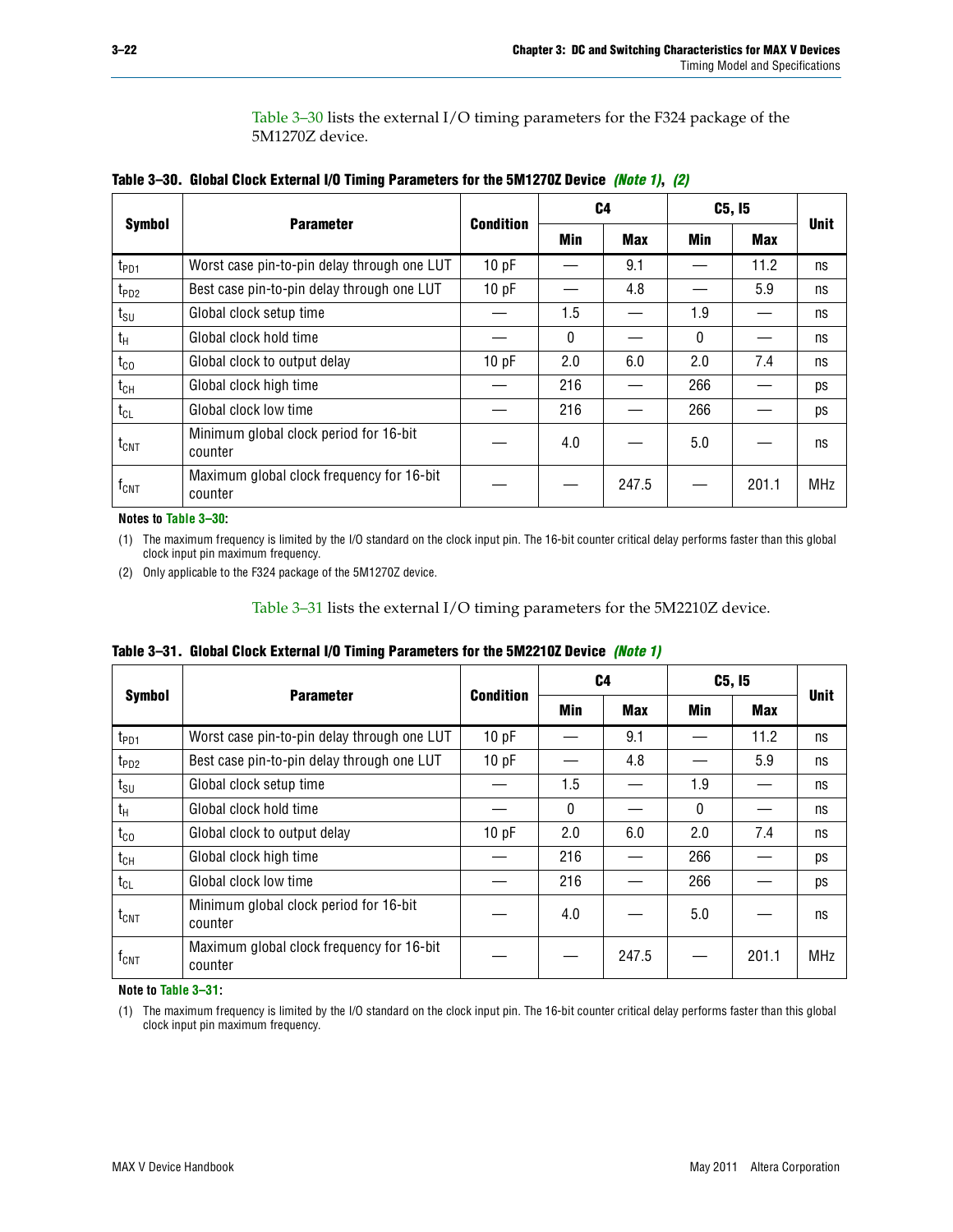## **External Timing I/O Delay Adders**

The I/O delay timing parameters for the I/O standard input and output adders and the input delays are specified by speed grade, independent of device density.

[Table 3–32](#page-22-0) through [Table 3–36 on page 3–25](#page-24-1) list the adder delays associated with I/O pins for all packages. If you select an I/O standard other than 3.3-V LVTTL, add the input delay adder to the external  $t_{\text{SU}}$  timing parameters listed in Table 3–26 on [page 3–20](#page-19-0) through [Table 3–31.](#page-21-0) If you select an I/O standard other than 3.3-V LVTTL with 16 mA drive strength and fast slew rate, add the output delay adder to the external  $t_{CO}$  and  $t_{PD}$  listed in [Table 3–26 on page 3–20](#page-19-0) through [Table 3–31.](#page-21-0)

| <b>I/O Standard</b>            |                                   | 5M40Z/5M80Z/5M160Z/<br>5M240Z/5M570Z |            |            |            |                |              |            |              |             |
|--------------------------------|-----------------------------------|--------------------------------------|------------|------------|------------|----------------|--------------|------------|--------------|-------------|
|                                |                                   | C <sub>4</sub>                       |            | C5, I5     |            | C <sub>4</sub> |              | C5, I5     |              | <b>Unit</b> |
|                                |                                   | <b>Min</b>                           | <b>Max</b> | <b>Min</b> | <b>Max</b> | <b>Min</b>     | <b>Max</b>   | <b>Min</b> | <b>Max</b>   |             |
| 3.3-V LVTTL                    | <b>Without Schmitt</b><br>Trigger |                                      | 0          |            | $\Omega$   |                | $\mathbf{0}$ |            | $\mathbf{0}$ | ps          |
|                                | <b>With Schmitt</b><br>Trigger    |                                      | 387        |            | 442        |                | 480          |            | 591          | ps          |
| 3.3-V LVCMOS                   | <b>Without Schmitt</b><br>Trigger |                                      | 0          |            | 0          |                | 0            |            | $\mathbf 0$  | ps          |
|                                | <b>With Schmitt</b><br>Trigger    |                                      | 387        |            | 442        |                | 480          |            | 591          | ps          |
| 2.5-V LVTTL /                  | <b>Without Schmitt</b><br>Trigger |                                      | 42         |            | 42         |                | 246          |            | 303          | ps          |
| <b>LVCMOS</b>                  | With Schmitt<br>Trigger           |                                      | 429        |            | 483        |                | 787          |            | 968          | ps          |
| 1.8-V LVTTL /<br><b>LVCMOS</b> | <b>Without Schmitt</b><br>Trigger |                                      | 378        |            | 368        |                | 695          |            | 855          | ps          |
| 1.5-V LVCMOS                   | <b>Without Schmitt</b><br>Trigger |                                      | 681        |            | 658        |                | 1,334        |            | 1,642        | ps          |
| 1.2-V LVCMOS                   | <b>Without Schmitt</b><br>Trigger |                                      | 1,055      |            | 1,010      |                | 2,324        |            | 2,860        | ps          |
| 3.3-V PCI                      | <b>Without Schmitt</b><br>Trigger |                                      | 0          |            | 0          |                | 0            |            | 0            | ps          |

<span id="page-22-0"></span>**Table 3–32. External Timing Input Delay Adders for MAX V Devices**

<span id="page-22-1"></span>

| Table 3–33. External Timing Input Delay t <sub>GLOB</sub> Adders for GCLK Pins for MAX V Devices (Part 1 of 2) |  |  |
|----------------------------------------------------------------------------------------------------------------|--|--|
|----------------------------------------------------------------------------------------------------------------|--|--|

| I/O Standard |                                   |            | 5M40Z/ 5M80Z/ 5M160Z/ | 5M240Z/5M570Z |            |     |            |        |            |             |
|--------------|-----------------------------------|------------|-----------------------|---------------|------------|-----|------------|--------|------------|-------------|
|              |                                   | C4         |                       | C5, I5        |            | C4  |            | C5, I5 |            | <b>Unit</b> |
|              |                                   | <b>Min</b> | <b>Max</b>            | Min           | <b>Max</b> | Min | <b>Max</b> | Min    | <b>Max</b> |             |
| 3.3-V LVTTL  | <b>Without Schmitt</b><br>Trigger |            | 0                     |               | 0          |     | 0          |        | 0          | ps          |
|              | With Schmitt<br>Trigger           |            | 387                   |               | 442        |     | 400        |        | 493        | ps          |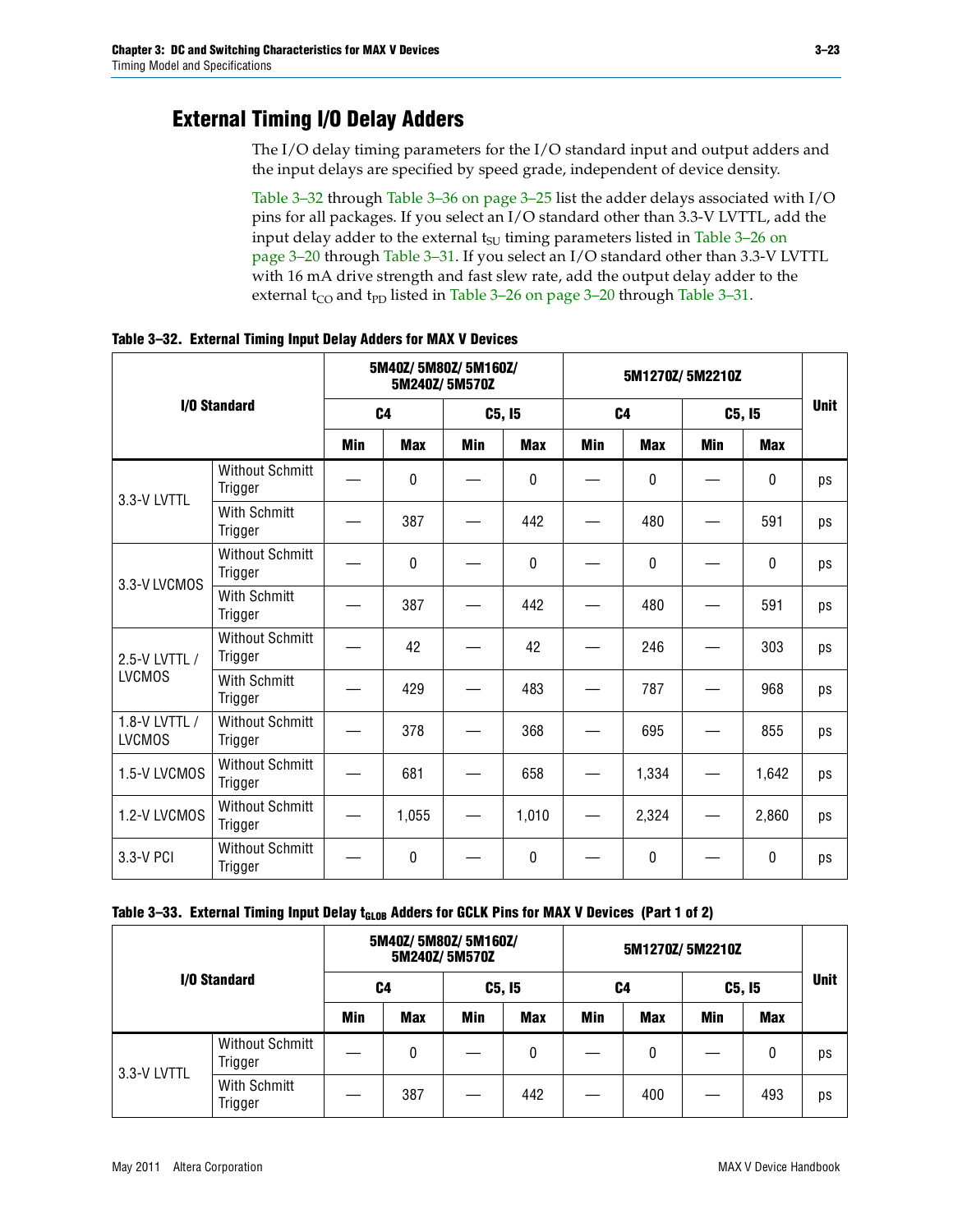| I/O Standard                   |                                   | 5M40Z/ 5M80Z/ 5M160Z/<br>5M240Z/5M570Z |              |            |            | 5M1270Z/5M2210Z |            |        |            |             |
|--------------------------------|-----------------------------------|----------------------------------------|--------------|------------|------------|-----------------|------------|--------|------------|-------------|
|                                |                                   | C <sub>4</sub>                         |              | C5, I5     |            | C <sub>4</sub>  |            | C5, I5 |            | <b>Unit</b> |
|                                |                                   | Min                                    | <b>Max</b>   | <b>Min</b> | <b>Max</b> | Min             | <b>Max</b> | Min    | <b>Max</b> |             |
| 3.3-V LVCMOS                   | <b>Without Schmitt</b><br>Trigger |                                        | $\mathbf{0}$ |            | 0          |                 | 0          |        | 0          | ps          |
| <b>With Schmitt</b><br>Trigger |                                   |                                        | 387          |            | 442        |                 | 400        |        | 493        | ps          |
| 2.5-V LVTTL /                  | <b>Without Schmitt</b><br>Trigger |                                        | 242          |            | 242        |                 | 287        |        | 353        | ps          |
| <b>LVCMOS</b>                  | With Schmitt<br>Trigger           |                                        | 429          |            | 483        |                 | 550        |        | 677        | ps          |
| 1.8-V LVTTL /<br><b>LVCMOS</b> | <b>Without Schmitt</b><br>Trigger |                                        | 378          |            | 368        |                 | 459        |        | 565        | ps          |
| 1.5-V LVCMOS                   | <b>Without Schmitt</b><br>Trigger |                                        | 681          |            | 658        |                 | 1,111      |        | 1,368      | ps          |
| 1.2-V LVCMOS                   | <b>Without Schmitt</b><br>Trigger |                                        | 1,055        |            | 1,010      |                 | 2,067      |        | 2,544      | ps          |
| 3.3-V PCI                      | <b>Without Schmitt</b><br>Trigger |                                        | $\Omega$     |            | 0          |                 | 7          |        | 9          | ps          |

### Table 3-33. External Timing Input Delay t<sub>GLOB</sub> Adders for GCLK Pins for MAX V Devices (Part 2 of 2)

#### <span id="page-23-0"></span>Table 3-34. External Timing Output Delay and t<sub>op</sub> Adders for Fast Slew Rate for MAX V Devices

| I/O Standard         |                  | 5M40Z/5M80Z/5M160Z/<br>5M240Z/5M570Z |              |        |            | 5M1270Z/5M2210Z |              |        |              |             |
|----------------------|------------------|--------------------------------------|--------------|--------|------------|-----------------|--------------|--------|--------------|-------------|
|                      |                  | C <sub>4</sub>                       |              | C5, I5 |            | C <sub>4</sub>  |              | C5, I5 |              | <b>Unit</b> |
|                      |                  | Min                                  | <b>Max</b>   | Min    | <b>Max</b> | <b>Min</b>      | <b>Max</b>   | Min    | <b>Max</b>   |             |
| 3.3-V LVTTL          | 16 mA            |                                      | 0            |        | 0          |                 | $\mathbf{0}$ |        | 0            | ps          |
|                      | 8 mA             |                                      | 39           |        | 58         |                 | 84           |        | 104          | ps          |
|                      | 8 mA             |                                      | $\mathbf{0}$ |        | $\Omega$   |                 | $\Omega$     |        | $\mathbf{0}$ | ps          |
| 3.3-V LVCMOS         | 4 mA             |                                      | 39           |        | 58         |                 | 84           |        | 104          | ps          |
| 2.5-V LVTTL / LVCMOS | 14 mA            |                                      | 122          |        | 129        |                 | 158          |        | 195          | ps          |
|                      | 7 mA             |                                      | 196          |        | 188        |                 | 251          |        | 309          | ps          |
| 1.8-V LVTTL / LVCMOS | 6 mA             |                                      | 624          |        | 624        |                 | 738          |        | 909          | ps          |
|                      | 3 mA             |                                      | 686          |        | 694        |                 | 850          |        | 1,046        | ps          |
| 1.5-V LVCMOS         | 4 mA             |                                      | 1,188        |        | 1,184      |                 | 1,376        |        | 1,694        | ps          |
|                      | 2 <sub>m</sub> A |                                      | 1,279        |        | 1,280      |                 | 1,517        |        | 1,867        | ps          |
| 1.2-V LVCMOS         | 3 mA             |                                      | 1,911        |        | 1,883      |                 | 2,206        |        | 2,715        | ps          |
| 3.3-V PCI            | 20 mA            |                                      | 39           |        | 58         |                 | 4            |        | 5            | ps          |
| <b>LVDS</b>          |                  |                                      | 122          |        | 129        |                 | 158          |        | 195          | ps          |
| <b>RSDS</b>          |                  |                                      | 122          |        | 129        |                 | 158          |        | 195          | ps          |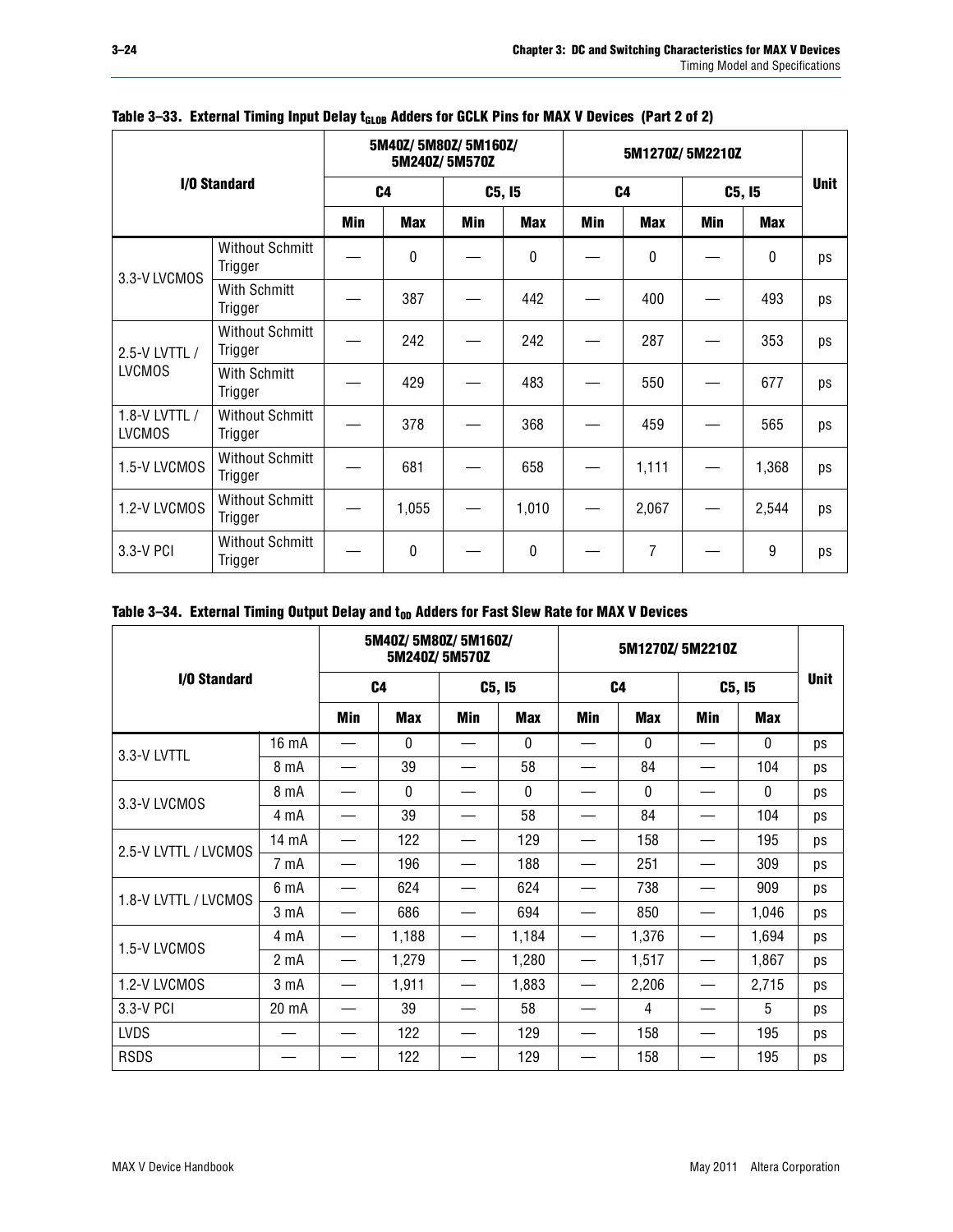| I/O Standard         |       | 5M40Z/5M80Z/5M160Z/<br>5M240Z/5M570Z |            |                                 |            | 5M1270Z/5M2210Z |            |        |        |             |
|----------------------|-------|--------------------------------------|------------|---------------------------------|------------|-----------------|------------|--------|--------|-------------|
|                      |       | C <sub>4</sub>                       |            | C5, I5                          |            | C <sub>4</sub>  |            | C5, I5 |        | <b>Unit</b> |
|                      |       | Min                                  | <b>Max</b> | Min                             | <b>Max</b> | Min             | <b>Max</b> | Min    | Max    |             |
| 3.3-V LVTTL          | 16 mA | $\hspace{0.05cm}$                    | 5,913      | $\hspace{0.1mm}-\hspace{0.1mm}$ | 6,043      |                 | 6,612      |        | 6,293  | ps          |
|                      | 8 mA  |                                      | 6,488      |                                 | 6,645      |                 | 7,313      |        | 6,994  | ps          |
| 3.3-V LVCMOS         | 8 mA  |                                      | 5,913      |                                 | 6,043      |                 | 6,612      |        | 6,293  | ps          |
|                      | 4 mA  |                                      | 6,488      |                                 | 6,645      |                 | 7,313      |        | 6,994  | ps          |
| 2.5-V LVTTL / LVCMOS | 14 mA |                                      | 9,088      |                                 | 9,222      |                 | 10,021     |        | 9,702  | ps          |
|                      | 7 mA  |                                      | 9,808      |                                 | 9,962      |                 | 10,881     |        | 10,562 | ps          |
| 1.8-V LVTTL / LVCMOS | 6 mA  |                                      | 21,758     | —                               | 21,782     |                 | 21,134     |        | 20,815 | ps          |
|                      | 3 mA  |                                      | 23,028     |                                 | 23,032     |                 | 22,399     |        | 22,080 | ps          |
|                      | 4 mA  |                                      | 39,068     |                                 | 39,032     |                 | 34,499     |        | 34,180 | ps          |
| 1.5-V LVCMOS         | 2 mA  |                                      | 40,578     |                                 | 40,542     |                 | 36,281     |        | 35,962 | ps          |
| 1.2-V LVCMOS         | 3 mA  | $\overline{\phantom{0}}$             | 69,332     |                                 | 70,257     |                 | 55,796     |        | 55,477 | ps          |
| 3.3-V PCI            | 20 mA |                                      | 6,488      |                                 | 6,645      |                 | 339        |        | 418    | ps          |

<span id="page-24-0"></span>Table 3-35. External Timing Output Delay and t<sub>op</sub> Adders for Slow Slew Rate for MAX V Devices

<span id="page-24-1"></span>**Table 3–36. IOE Programmable Delays for MAX V Devices**

|                                                 | 5M40Z/5M80Z/5M160Z/<br>5M240Z/5M570Z |            |        |       | 5M1270Z/5M2210Z |            |        |            |             |
|-------------------------------------------------|--------------------------------------|------------|--------|-------|-----------------|------------|--------|------------|-------------|
| <b>Parameter</b>                                | C4                                   |            | C5, I5 |       | C4              |            | C5, I5 |            | <b>Unit</b> |
|                                                 | Min                                  | <b>Max</b> | Min    | Max   | Min             | <b>Max</b> | Min    | <b>Max</b> |             |
| Input Delay from Pin to Internal<br>$Cells = 1$ |                                      | 1,858      |        | 2,214 |                 | 1,592      |        | 1,960      | ps          |
| Input Delay from Pin to Internal<br>$Cells = 0$ |                                      | 569        |        | 616   |                 | 115        |        | 142        | ps          |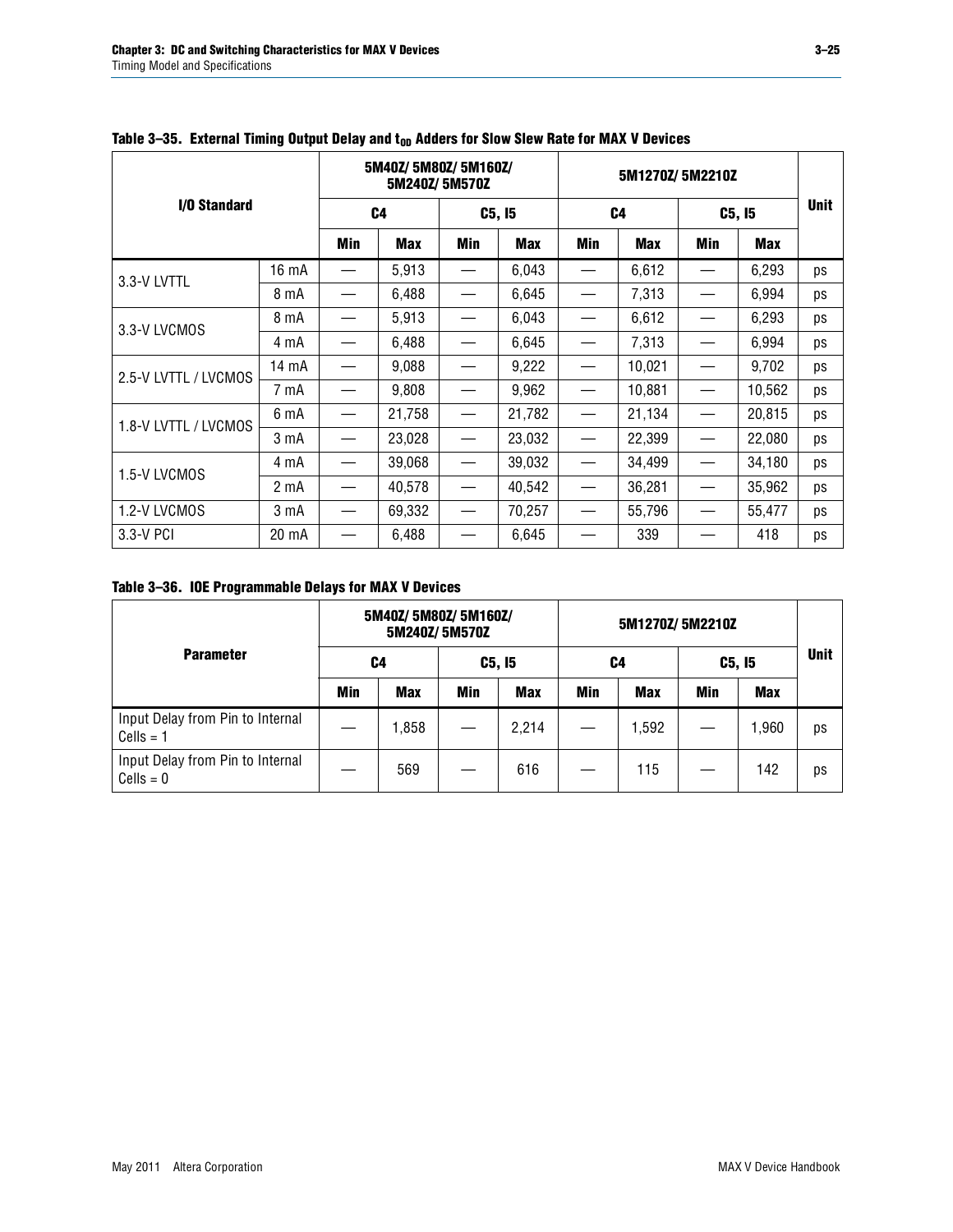### **Maximum Input and Output Clock Rates**

[Table 3–37](#page-25-0) and [Table 3–38](#page-25-1) list the maximum input and output clock rates for standard I/O pins in MAX V devices.

| <b>I/O Standard</b> |                         | 5M40Z/5M80Z/5M160Z/<br>5M240Z/5M570Z/5M1270Z/<br>5M2210Z | <b>Unit</b> |
|---------------------|-------------------------|----------------------------------------------------------|-------------|
|                     |                         | C4, C5, I5                                               |             |
| 3.3-V LVTTL         | Without Schmitt Trigger | 304                                                      | <b>MHz</b>  |
|                     | With Schmitt Trigger    | 304                                                      | MHz         |
|                     | Without Schmitt Trigger | 304                                                      | <b>MHz</b>  |
| 3.3-V LVCMOS        | With Schmitt Trigger    | 304                                                      | MHz         |
| 2.5-V LVTTL         | Without Schmitt Trigger | 304                                                      | <b>MHz</b>  |
|                     | With Schmitt Trigger    | 304                                                      | MHz         |
| 2.5-V LVCMOS        | Without Schmitt Trigger | 304                                                      | MHz         |
|                     | With Schmitt Trigger    | 304                                                      | MHz         |
| 1.8-V LVTTL         | Without Schmitt Trigger | 200                                                      | MHz         |
| 1.8-V LVCMOS        | Without Schmitt Trigger | 200                                                      | <b>MHz</b>  |
| 1.5-V LVCMOS        | Without Schmitt Trigger | 150                                                      | MHz         |
| 1.2-V LVCMOS        | Without Schmitt Trigger | 120                                                      | MHz         |
| $3.3-V$ PCI         | Without Schmitt Trigger | 304                                                      | MHz         |

<span id="page-25-0"></span>

|  |  | Table 3-37. Maximum Input Clock Rate for I/Os for MAX V Devices |
|--|--|-----------------------------------------------------------------|
|  |  |                                                                 |

#### <span id="page-25-1"></span>**Table 3–38. Maximum Output Clock Rate for I/Os for MAX V Devices**

| I/O Standard | 5M40Z/5M80Z/5M160Z/<br>5M240Z/5M570Z/5M1270Z/<br>5M2210Z | <b>Unit</b> |
|--------------|----------------------------------------------------------|-------------|
|              | C4, C5, I5                                               |             |
| 3.3-V LVTTL  | 304                                                      | <b>MHz</b>  |
| 3.3-V LVCMOS | 304                                                      | <b>MHz</b>  |
| 2.5-V LVTTL  | 304                                                      | <b>MHz</b>  |
| 2.5-V LVCMOS | 304                                                      | <b>MHz</b>  |
| 1.8-V LVTTL  | 200                                                      | <b>MHz</b>  |
| 1.8-V LVCMOS | 200                                                      | <b>MHz</b>  |
| 1.5-V LVCMOS | 150                                                      | <b>MHz</b>  |
| 1.2-V LVCMOS | 120                                                      | <b>MHz</b>  |
| 3.3-V PCI    | 304                                                      | <b>MHz</b>  |
| <b>LVDS</b>  | 304                                                      | <b>MHz</b>  |
| <b>RSDS</b>  | 200                                                      | <b>MHz</b>  |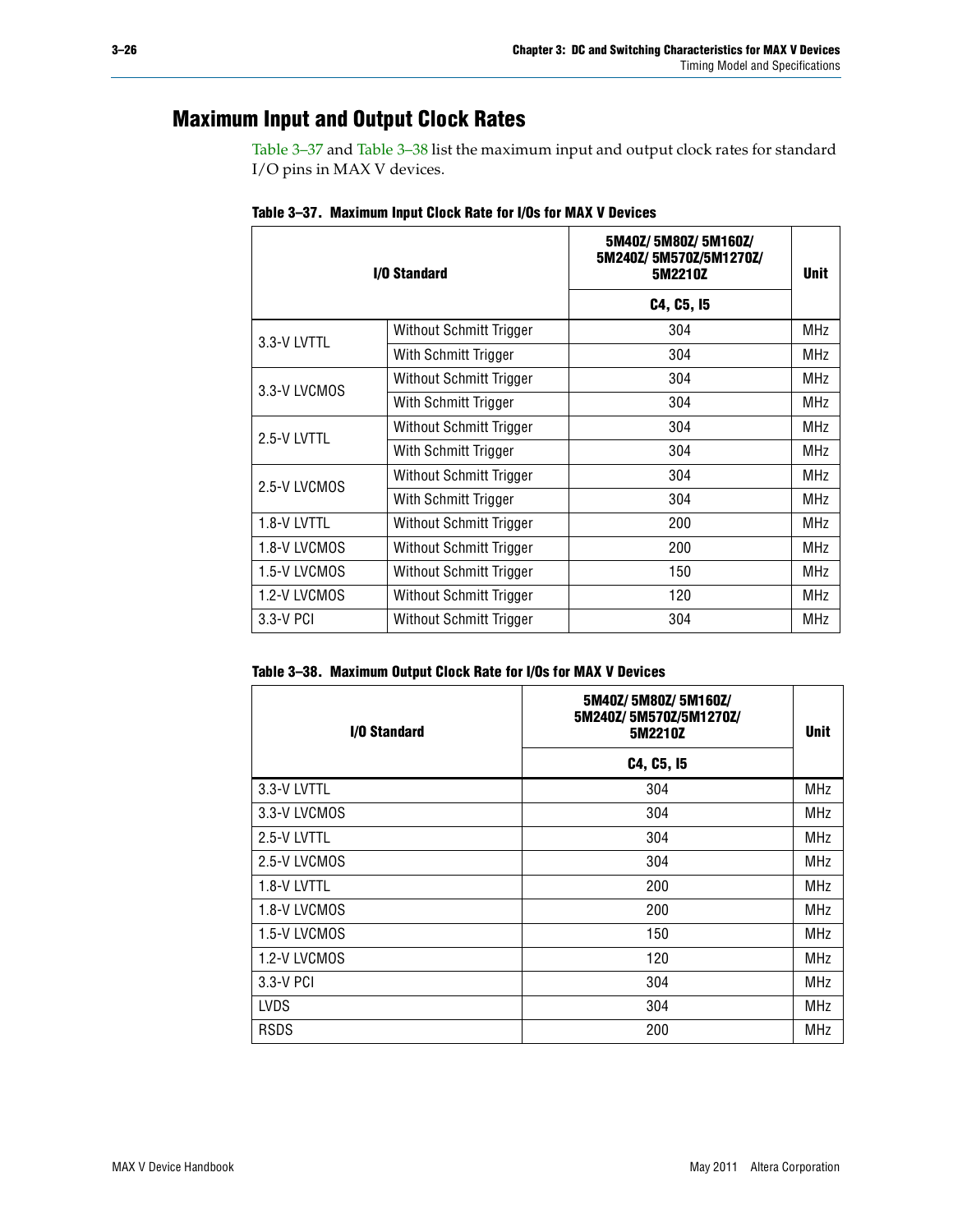## **LVDS and RSDS Output Timing Specifications**

[Table 3–39](#page-26-0) lists the emulated LVDS output timing specifications for MAX V devices.

#### <span id="page-26-0"></span>**Table 3–39. Emulated LVDS Output Timing Specifications for MAX V Devices**

| <b>Parameter</b>        | <b>Mode</b> |     | 5M40Z/5M80Z/5M160Z/<br>5M240Z/5M570Z/5M1270Z/<br>5M2210Z |             |  |  |  |
|-------------------------|-------------|-----|----------------------------------------------------------|-------------|--|--|--|
|                         |             |     | C4, C5, I5                                               |             |  |  |  |
|                         |             | Min | <b>Max</b>                                               |             |  |  |  |
|                         | $\times 10$ |     | 304                                                      | <b>Mbps</b> |  |  |  |
|                         | $\times 9$  |     | 304                                                      | <b>Mbps</b> |  |  |  |
|                         | $\times 8$  |     | 304                                                      | <b>Mbps</b> |  |  |  |
|                         | $\times 7$  |     | 304                                                      | <b>Mbps</b> |  |  |  |
|                         | $\times 6$  |     | 304                                                      | <b>Mbps</b> |  |  |  |
| Data rate $(1)$ , $(2)$ | $\times 5$  |     | 304                                                      | <b>Mbps</b> |  |  |  |
|                         | $\times 4$  |     | 304                                                      | <b>Mbps</b> |  |  |  |
|                         | $\times 3$  |     | 304                                                      | <b>Mbps</b> |  |  |  |
|                         | $\times 2$  |     | 304                                                      | <b>Mbps</b> |  |  |  |
|                         | $\times1$   |     | 304                                                      | <b>Mbps</b> |  |  |  |
| $t_{\text{DUTY}}$       |             | 45  | 55                                                       | $\%$        |  |  |  |
| Total jitter $(3)$      |             |     | 0.2                                                      | UI          |  |  |  |
| $t_{\rm RISE}$          |             |     | 450                                                      | ps          |  |  |  |
| $t_{FALL}$              |             |     | 450                                                      | ps          |  |  |  |

**Notes to [Table 3–39](#page-26-0):**

<span id="page-26-1"></span>(1) The performance of the LVDS\_E\_3R transmitter system is limited by the lower of the two—the maximum data rate supported by LVDS\_E\_3R I/O buffer or 2x (F<sub>MAX</sub> of the ALTLVDS\_TX instance). The actual performance of your LVDS\_E\_3R transmitter system must be attained through the Quartus II timing analysis of the complete design.

<span id="page-26-3"></span>(2) For the input clock pin to achieve 304 Mbps, use I/O standard with  $V_{\text{CCIO}}$  of 2.5 V and above.

<span id="page-26-2"></span>(3) This specification is based on external clean clock source.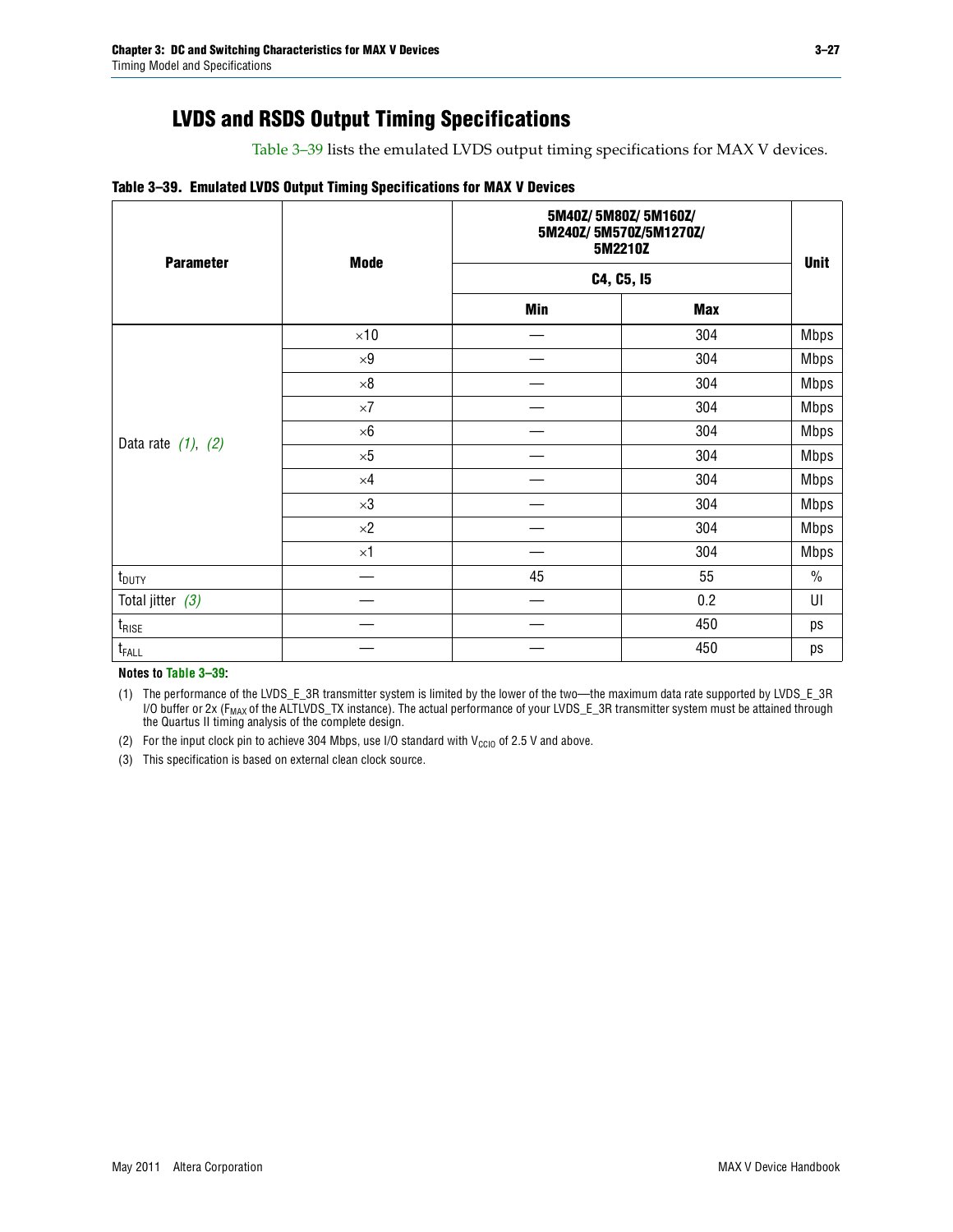[Table 3–40](#page-27-0) lists the emulated RSDS output timing specifications for MAX V devices.

<span id="page-27-0"></span>

| Table 3-40. Emulated RSDS Output Timing Specifications for MAX V Devices |  |
|--------------------------------------------------------------------------|--|
|--------------------------------------------------------------------------|--|

| <b>Parameter</b>  | <b>Mode</b> |            | 5M40Z/5M80Z/5M160Z/<br>5M240Z/5M570Z/5M1270Z/<br>5M2210Z |             |  |  |
|-------------------|-------------|------------|----------------------------------------------------------|-------------|--|--|
|                   |             | C4, C5, I5 | <b>Unit</b>                                              |             |  |  |
|                   |             | <b>Min</b> | <b>Max</b>                                               |             |  |  |
|                   | $\times 10$ |            | 200                                                      | <b>Mbps</b> |  |  |
|                   | $\times 9$  |            | 200                                                      | <b>Mbps</b> |  |  |
|                   | $\times 8$  |            | 200                                                      | <b>Mbps</b> |  |  |
|                   | $\times 7$  |            | 200                                                      | <b>Mbps</b> |  |  |
|                   | $\times 6$  |            | 200                                                      | <b>Mbps</b> |  |  |
| Data rate $(1)$   | $\times 5$  |            | 200                                                      | <b>Mbps</b> |  |  |
|                   | $\times 4$  |            | 200                                                      | <b>Mbps</b> |  |  |
|                   | $\times 3$  |            | 200                                                      | <b>Mbps</b> |  |  |
|                   | $\times 2$  |            | 200                                                      | <b>Mbps</b> |  |  |
|                   | $\times$ 1  |            | 200                                                      | <b>Mbps</b> |  |  |
| $t_{\text{DUTY}}$ |             | 45         | 55                                                       | $\%$        |  |  |
| Total jitter (2)  |             |            | 0.2                                                      | UI          |  |  |
| $t_{\rm RISE}$    |             |            | 450                                                      | ps          |  |  |
| $t_{FALL}$        |             |            | 450                                                      | ps          |  |  |

**Notes to [Table 3–40](#page-27-0):**

<span id="page-27-1"></span>(1) For the input clock pin to achieve 200 Mbps, use I/O standard with  $V_{\text{CCIO}}$  of 1.8 V and above.

<span id="page-27-2"></span>(2) This specification is based on external clean clock source.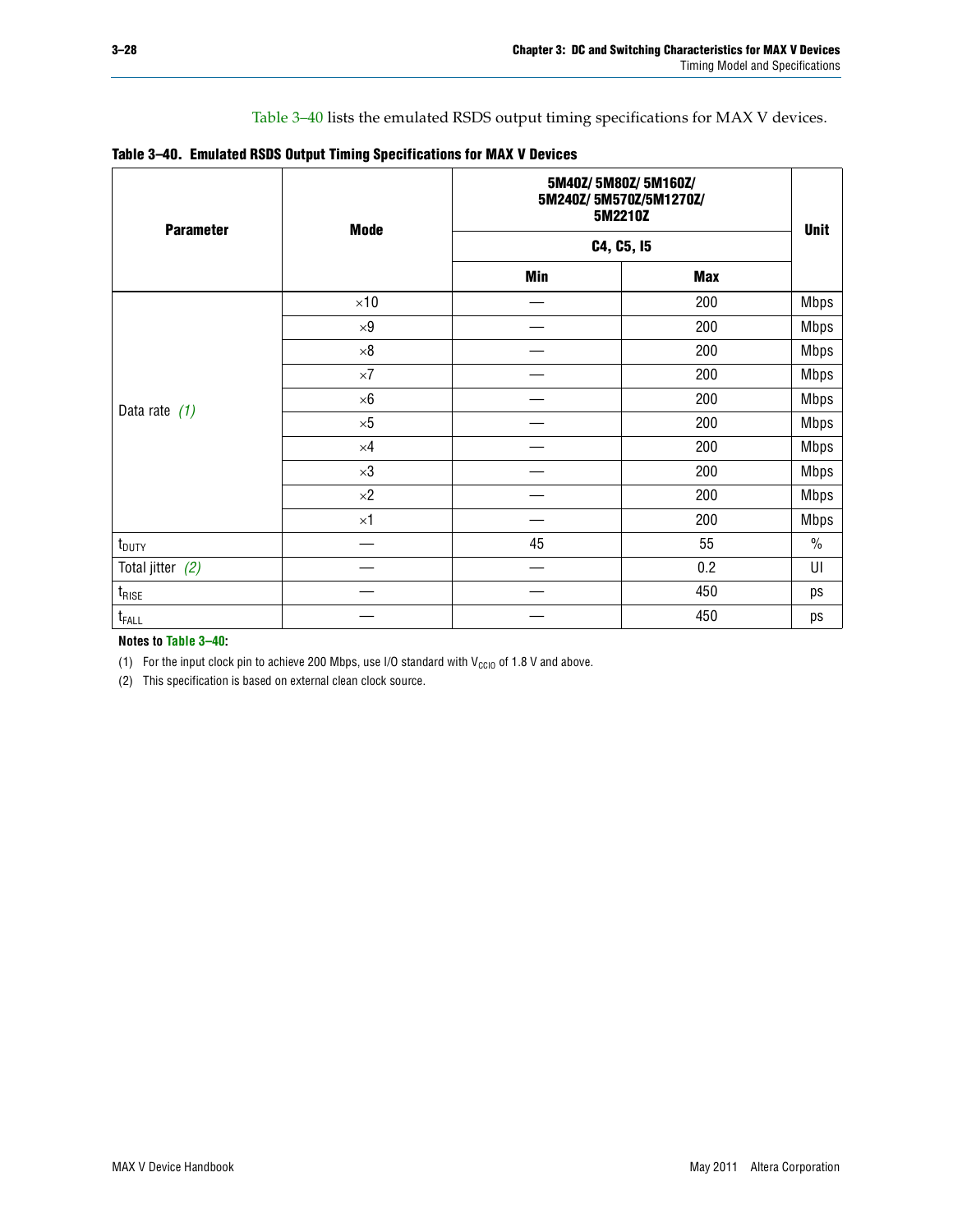### **JTAG Timing Specifications**

[Figure 3–6](#page-28-1) shows the timing waveform for the JTAG signals for the MAX V device family.

<span id="page-28-1"></span>**Figure 3–6. JTAG Timing Waveform for MAX V Devices**



[Table 3–41](#page-28-0) lists the JTAG timing parameters and values for the MAX V device family.

<span id="page-28-0"></span>

| <b>Symbol</b>      | <b>Parameter</b>                                            | Min  | <b>Max</b> | <b>Unit</b> |
|--------------------|-------------------------------------------------------------|------|------------|-------------|
|                    | TCK clock period for $V_{\text{CC}}$ <sub>101</sub> = 3.3 V | 55.5 |            | ns          |
|                    | TCK clock period for $V_{CC101} = 2.5 V$                    | 62.5 |            | ns          |
| $t_{JCP}$ (1)      | TCK clock period for $V_{\text{CC101}} = 1.8 \text{ V}$     | 100  |            | ns          |
|                    | TCK clock period for $V_{\text{CC101}} = 1.5$ V             | 143  |            | ns          |
| $t_{JCH}$          | TCK clock high time                                         | 20   |            | ns          |
| $t_{\sf JCL}$      | TCK clock low time                                          | 20   |            | ns          |
| $t_{JPSU}$         | JTAG port setup time $(2)$                                  | 8    |            | ns          |
| t <sub>JPH</sub>   | JTAG port hold time                                         | 10   |            | ns          |
| $t_{\text{JPCO}}$  | JTAG port clock to output $(2)$                             |      | 15         | ns          |
| t <sub>JPZX</sub>  | JTAG port high impedance to valid output $(2)$              |      | 15         | ns          |
| $t_{JPXZ}$         | JTAG port valid output to high impedance $(2)$              |      | 15         | ns          |
| t <sub>JSSU</sub>  | Capture register setup time                                 | 8    |            | ns          |
| $t_{\mathsf{JSH}}$ | Capture register hold time                                  | 10   |            | ns          |
| t <sub>JSCO</sub>  | Update register clock to output                             |      | 25         | ns          |
| $t_{\text{JSZX}}$  | Update register high impedance to valid output              |      | 25         | ns          |